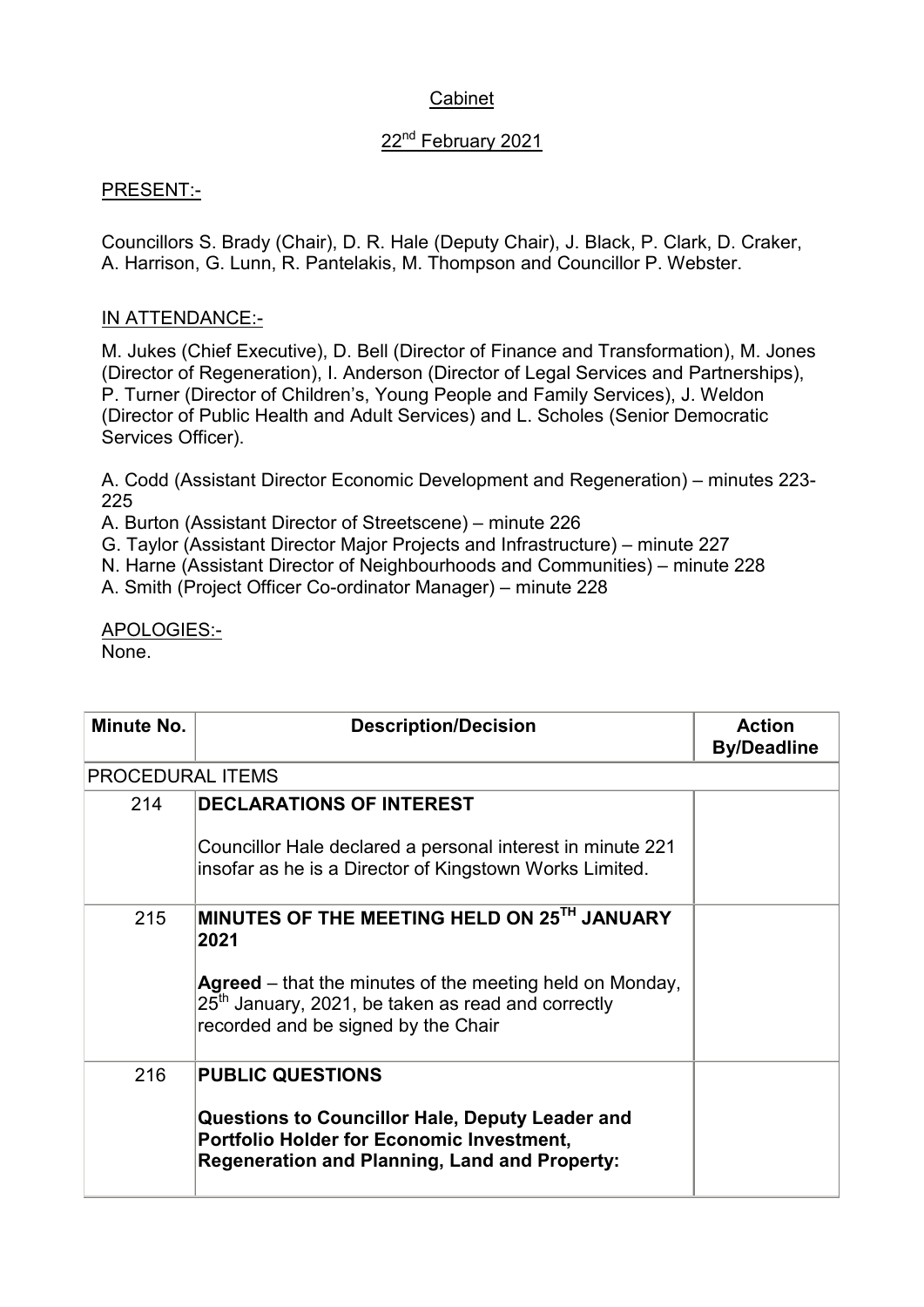|  | a) Why are the planning dept. looking for a 4 week<br>extension to the East Carr Master plan SPD no.6<br>when they could not answer any questions posed to<br>them during the 6 week consultation of what benefit<br>would a 4 week extension be to the local residents.                                                          |  |
|--|-----------------------------------------------------------------------------------------------------------------------------------------------------------------------------------------------------------------------------------------------------------------------------------------------------------------------------------|--|
|  | <u>Answer</u>                                                                                                                                                                                                                                                                                                                     |  |
|  | This is standard practice for all SPD's as set out in<br>the Statement of Community Involvement which is<br>an approved document outlining how the Council will<br>consult on planning documents. Which means it is<br>not peculiar to this SPD, the Council has the right to<br>do this on any SPD and is doing so in this case. |  |
|  | b) Considering 600 plus objections were received by<br>the planning dept. regarding the East Carr Master<br>plan SPD no.6 why has this not been scrapped now<br>due to the level of objections from local residents.                                                                                                              |  |
|  | <b>Answer</b>                                                                                                                                                                                                                                                                                                                     |  |
|  | In planning terms, the number of responses is not in<br>its own right a reason for not progressing with the<br>SPD. Although, I am sure Members will take<br>account of that when coming to decisions and take<br>into account any representations for any scheme.                                                                |  |
|  | c) 600 plus objections, 53 residents attended the<br>consultation at Saltshouse Tavern, these figures are<br>on the conservative side to say the least what are<br>the exact figures of objections and attendance at the<br>consultation.                                                                                         |  |
|  | Answer                                                                                                                                                                                                                                                                                                                            |  |
|  | The exact number of representations is set out in the<br>Consultation Statement within the Cabinet report<br>and when we discuss that later on the Cabinet<br>agenda I am sure that will be spoken about.                                                                                                                         |  |
|  | d) Will the highways and environmental assessment be<br>made public to the residents if so when.                                                                                                                                                                                                                                  |  |
|  | <u>Answer</u>                                                                                                                                                                                                                                                                                                                     |  |
|  | Absolutely it will obviously be made public as part of<br>that process. We have no indication of timescales<br>yet other than a commitment that it has to happen<br>before any planning application is determined.                                                                                                                |  |
|  | e) 600 plus objections mainly objecting to the use of a                                                                                                                                                                                                                                                                           |  |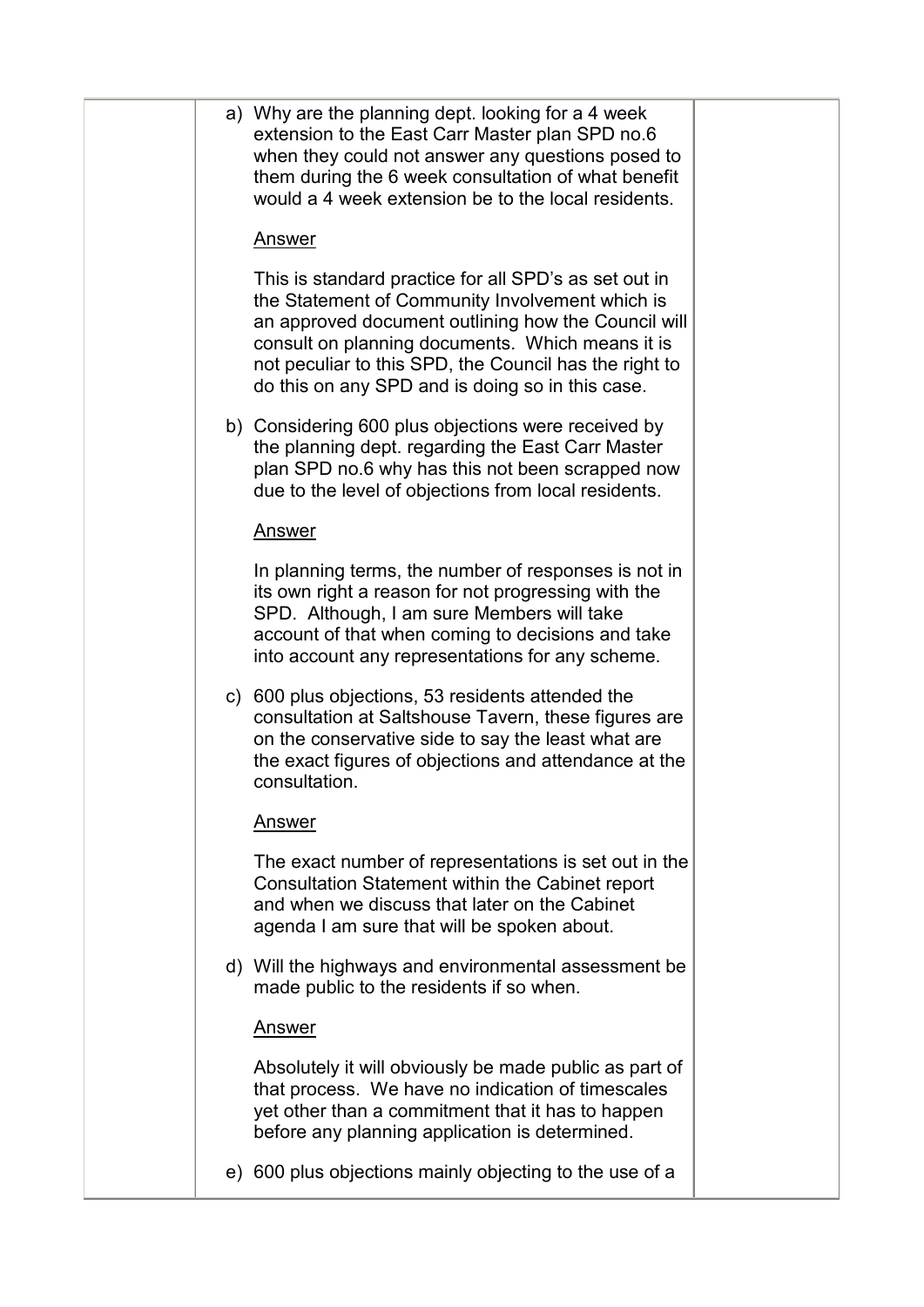|   | quiet cul de sac and an unfit highway, we ask that<br>you remove any reference to the use of Danby Close<br>and East Carr Road as any access to any proposed<br>development.                                                                                                                                                                                                                                                                                                               |  |
|---|--------------------------------------------------------------------------------------------------------------------------------------------------------------------------------------------------------------------------------------------------------------------------------------------------------------------------------------------------------------------------------------------------------------------------------------------------------------------------------------------|--|
|   | <u>Answer</u>                                                                                                                                                                                                                                                                                                                                                                                                                                                                              |  |
|   | I think we are unable to do that currently because<br>those two roads remain a preferred route into the<br>site. As we have said already there would have to<br>be a full transport assessment and a flood<br>assessment as part of any process if the<br>recommendations are passed today.                                                                                                                                                                                                |  |
| f | Why can't the planning dept. be open and honest<br>with the local residents they obviously already have<br>the answers to all or most of the questions that<br>where presented to them during the consultation?<br>I.e. drainage connections, East Carr road highway<br>upgrades, Living with water, proposed development<br>access from one development to the other as they<br>are two land owners. Some of which are already<br>covered by various supplementary planning<br>documents. |  |
|   | <u>Answer</u>                                                                                                                                                                                                                                                                                                                                                                                                                                                                              |  |
|   | The planning department is open with all information<br>it holds and is committed to sharing any technical<br>assessments as they are submitted. The Strategic<br>Flood Risk Assessment produced to support the<br>allocation of sites in the current plan is already<br>available on the Council's website.                                                                                                                                                                               |  |
|   | g) Detrimental effect to the residents of Danby Close<br>and the East Carr Road and the local area by 10<br>years of building works, heavy trucks, heavy<br>machinery, mud, contractors, noise and the pollution<br>this will bring is this acceptable because it wasn't in<br>1995 that's not forgetting the proposed Bus route.                                                                                                                                                          |  |
|   | <u>Answer</u>                                                                                                                                                                                                                                                                                                                                                                                                                                                                              |  |
|   | When any site is developed in the City there is<br>disruption in the construction phase. This matter<br>would need to be considered as part of the SPD and<br>conditions would be attached to any planning<br>application to mitigate these impacts.                                                                                                                                                                                                                                       |  |
|   | h) Can the planning dept. please explain why Western<br>Gailes Way have the opportunity to have a<br>consultation letter to be delivered regarding the<br>traffic assessment why isn't the same courtesy being                                                                                                                                                                                                                                                                             |  |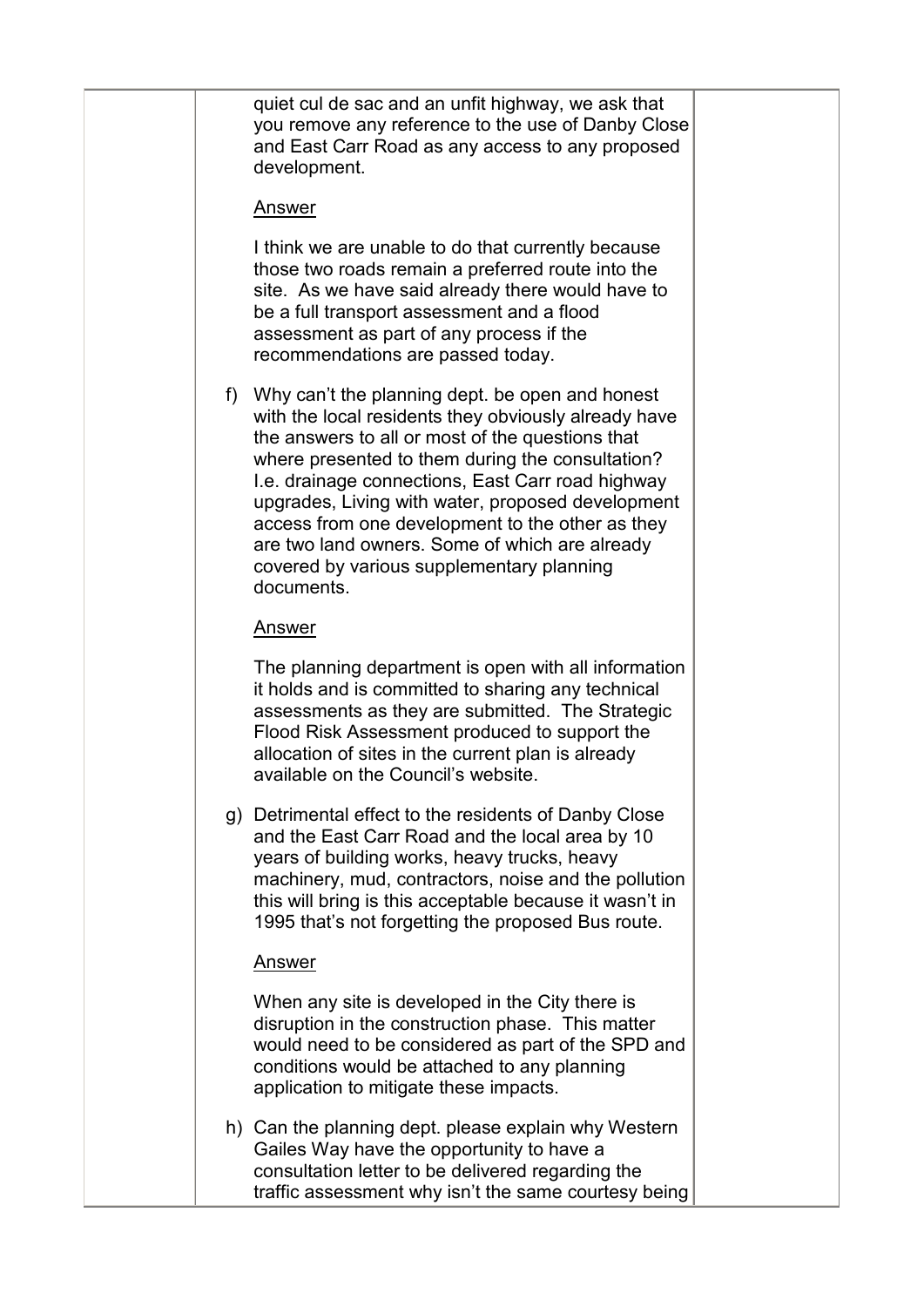|                         |    | given to all residents of Howdale.                                                                                                                                                                                                                                                                                                               |                                                         |
|-------------------------|----|--------------------------------------------------------------------------------------------------------------------------------------------------------------------------------------------------------------------------------------------------------------------------------------------------------------------------------------------------|---------------------------------------------------------|
|                         |    | <b>Answer</b>                                                                                                                                                                                                                                                                                                                                    |                                                         |
|                         |    | I think it will be, when a transport impact assessment<br>is undertaken all residents will be given the<br>opportunity able to comment on its findings and be<br>made aware of the process.                                                                                                                                                      |                                                         |
|                         | i) | The developments build on Noddle Hill Way,<br>Whisper Wood Way and Leadhills Way both have<br>the same access as Danby Close to the fields<br>behind them with the potential to develop the land<br>behind them how have this fields been left out of any<br>Hull Local Plan.                                                                    |                                                         |
|                         |    | Answer                                                                                                                                                                                                                                                                                                                                           |                                                         |
|                         |    | The Local Plan that was produced and the<br>accompanying Strategic Flood Risk Assessment<br>identified these fields as a functional floodplain.<br>Accordingly the Local Plan allocated this land as a<br>functional floodplain. The same description did not<br>apply to the site of the SPD which was, at that time,<br>allocated for housing. |                                                         |
|                         |    | Agreed – that the response be sent to Mr Ashton.                                                                                                                                                                                                                                                                                                 | Senior<br>Democratic<br><b>Services Officer</b><br>- LS |
| <b>NON-EXEMPT ITEMS</b> |    |                                                                                                                                                                                                                                                                                                                                                  |                                                         |
| <b>Key Decisions</b>    |    |                                                                                                                                                                                                                                                                                                                                                  |                                                         |
| 217                     |    | <b>COUNCIL BUDGET REPORTS 2021/22</b>                                                                                                                                                                                                                                                                                                            |                                                         |

The Director of Finance and Transformation (Section 151 Officer) submitted a report which presented the suite of reports that would be considered by Council on 25<sup>th</sup> February 2021.

The comments of the Finance and Value for Money Overview and Scrutiny Commission when this matter was considered, were submitted for consideration, and were detailed at minute 229.

| Agreed –                                                                                                                                               |                                                       |
|--------------------------------------------------------------------------------------------------------------------------------------------------------|-------------------------------------------------------|
| (a) That Cabinet approve the Leader's Budget<br>Proposals for 2021/22 and beyond as set out in the<br>recommendations of each report and specifically; | $ (a-d)$ Director of<br>Finance and<br>Transformation |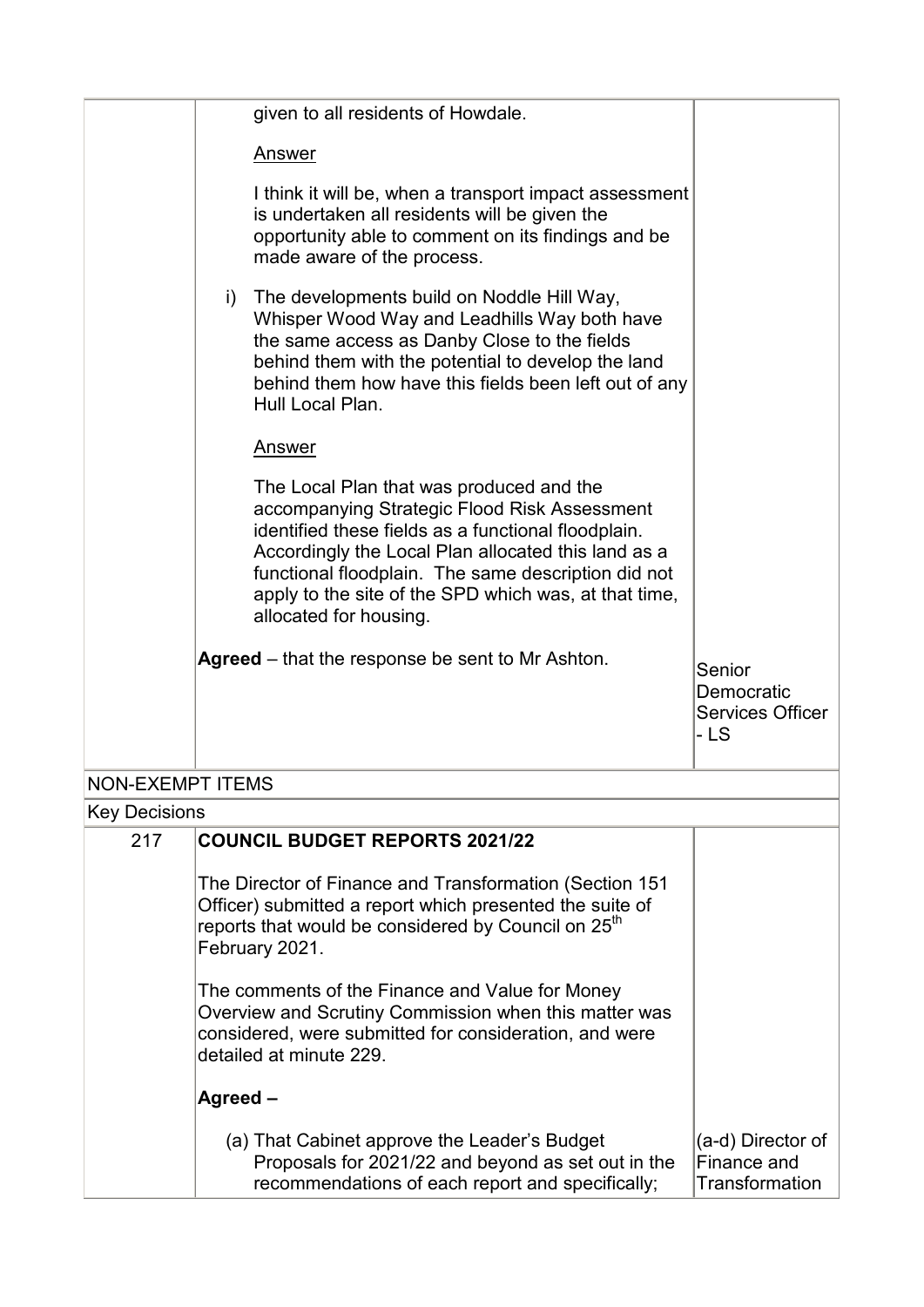|     | (b) That Cabinet approve the Revenue Budget savings<br>and Service expenditure allocations as set out in<br>Appendix B (i) and D; subject to any budget<br>amendments properly notified to and approved by<br>Council in line with the Constitution;<br>(c) That Cabinet endorse the levels of Council Tax,<br>noting the precepts of the Police and Crime<br>Commissioner for Humberside and the Fire Authority<br>are yet to be confirmed.<br>(d) That Cabinet note the comments of the Director of<br>Finance and Transformation (section 151 Officer) on<br>the robustness of the budget and the adequacy of<br>reserves as set out in paragraph 66 of the General | (Section 151<br>Officer)                           |
|-----|------------------------------------------------------------------------------------------------------------------------------------------------------------------------------------------------------------------------------------------------------------------------------------------------------------------------------------------------------------------------------------------------------------------------------------------------------------------------------------------------------------------------------------------------------------------------------------------------------------------------------------------------------------------------|----------------------------------------------------|
|     | Fund Report.<br>Reasons for recommendation                                                                                                                                                                                                                                                                                                                                                                                                                                                                                                                                                                                                                             |                                                    |
|     | To provide a set of clear proposals that will enable<br>the Council to set a balanced budget for 2021/22<br>and to provide authorisation from Cabinet for the<br>implementation of the budget savings, subject to the<br>agreement by Council of the Budget.                                                                                                                                                                                                                                                                                                                                                                                                           |                                                    |
| 218 | <b>GENERAL FUND REVENUE BUDGET 2021/22 AND</b><br><b>MEDIUM TERM FINANCIAL PLAN 2022/23 TO 2023/24</b>                                                                                                                                                                                                                                                                                                                                                                                                                                                                                                                                                                 |                                                    |
|     | The Director of Finance and Transformation (Section 151<br>Officer) submitted a report which set out the Leader's<br>General Fund Revenue Budget 2021/22                                                                                                                                                                                                                                                                                                                                                                                                                                                                                                               |                                                    |
|     | The comments of the Finance and Value for Money<br>Overview and Scrutiny Commission when this matter was<br>considered, were submitted for consideration, and were<br>detailed at minute 229.                                                                                                                                                                                                                                                                                                                                                                                                                                                                          |                                                    |
|     | Members endorsed the comments of Finance and Value for<br>Money Overview and Scrutiny Commission in relation to<br>the excellent work by Streetscene Services and<br><b>Communications Team.</b>                                                                                                                                                                                                                                                                                                                                                                                                                                                                       |                                                    |
|     | Agreed – that Cabinet recommends to Council as follows –                                                                                                                                                                                                                                                                                                                                                                                                                                                                                                                                                                                                               |                                                    |
|     | (a) That Council note the Leader's Budget Statement<br>2021/22 as set out in Appendix A(ii);                                                                                                                                                                                                                                                                                                                                                                                                                                                                                                                                                                           | (a-i) Director of<br>Finance and<br>Transformation |
|     | (b) That Council approve the Council's 2021/22<br>Revenue Budget savings and Service expenditure<br>allocations as set out in Appendices B (ii) and C;                                                                                                                                                                                                                                                                                                                                                                                                                                                                                                                 | (Section 151<br>Officer)                           |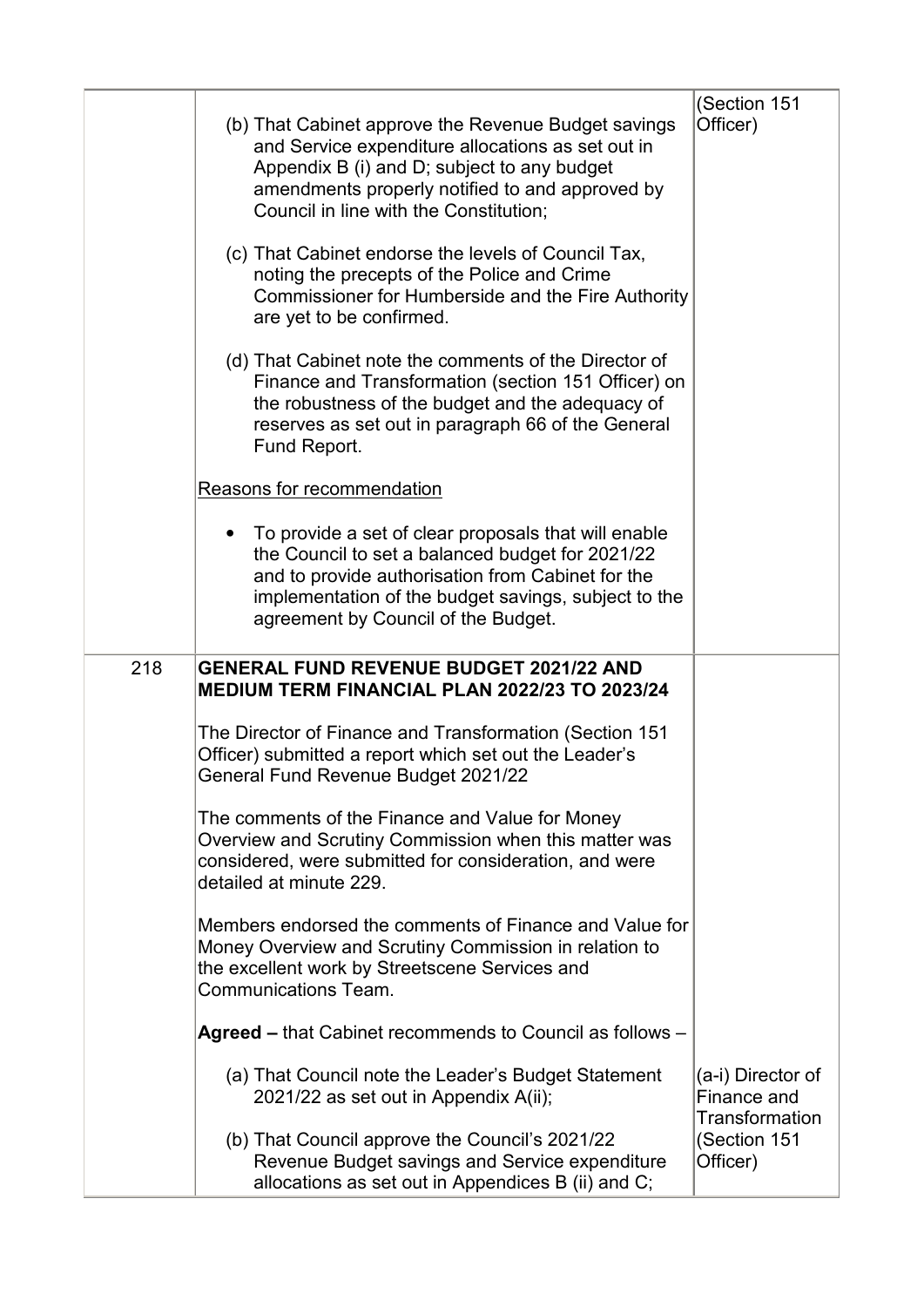|     | subject to any budget amendments properly notified<br>to and approved by Council in line with the<br>Constitution;<br>(c) That Council note the Medium Term Financial Plan<br>as set out at Appendix D;<br>(d) That Council approve the Capital Receipts Flexibility<br>Strategy set out at Appendix E:<br>(e) That Council approve the contribution to/from<br>reserves and levels proposed at Appendix G;<br>(f) That Council note the Health and Social Care<br>Integrated Financial Plan, showing the expected<br>spend in the City of both the Council and Clinical<br>Commissioning Group (CCG), and support decision<br>making relating to funds within this Plan being<br>subject to consideration and approval by the<br>Committees in Common.<br>(g) That Council approve the levels of Council Tax,<br>noting the precepts of the Police and Crime<br>Commissioner for Humberside and the Humberside<br>Fire Authority as set out at Appendix I (TBC)<br>(h) That Council approve the allocations of Direct<br>Schools Grant (DSG) including those relating to High<br>Needs and Early Years as set out at Appendix J.<br>That Council note the comments of the Director of<br>(i)<br>Finance and Transformation and Section 151 Officer<br>on the robustness of the Budget and adequacy of<br>reserves as set out at paragraph 65 and informed by<br>the CIPFA resilience index summarised at<br>paragraph 60 and Appendix K.<br>Reasons for recommendation<br>The Council is required to set a balanced budget<br>and the revenue budget forms part of this process |  |
|-----|----------------------------------------------------------------------------------------------------------------------------------------------------------------------------------------------------------------------------------------------------------------------------------------------------------------------------------------------------------------------------------------------------------------------------------------------------------------------------------------------------------------------------------------------------------------------------------------------------------------------------------------------------------------------------------------------------------------------------------------------------------------------------------------------------------------------------------------------------------------------------------------------------------------------------------------------------------------------------------------------------------------------------------------------------------------------------------------------------------------------------------------------------------------------------------------------------------------------------------------------------------------------------------------------------------------------------------------------------------------------------------------------------------------------------------------------------------------------------------------------------------------------------------------------------------------------------------|--|
| 219 | REVIEW OF LOCALLY DEFINED DISCOUNTS FOR<br><b>COUNCIL TAX IN 2021/22</b>                                                                                                                                                                                                                                                                                                                                                                                                                                                                                                                                                                                                                                                                                                                                                                                                                                                                                                                                                                                                                                                                                                                                                                                                                                                                                                                                                                                                                                                                                                         |  |
|     | The Director of Finance and Transformation (Section 151<br>Officer) submitted a report which set out the options for                                                                                                                                                                                                                                                                                                                                                                                                                                                                                                                                                                                                                                                                                                                                                                                                                                                                                                                                                                                                                                                                                                                                                                                                                                                                                                                                                                                                                                                             |  |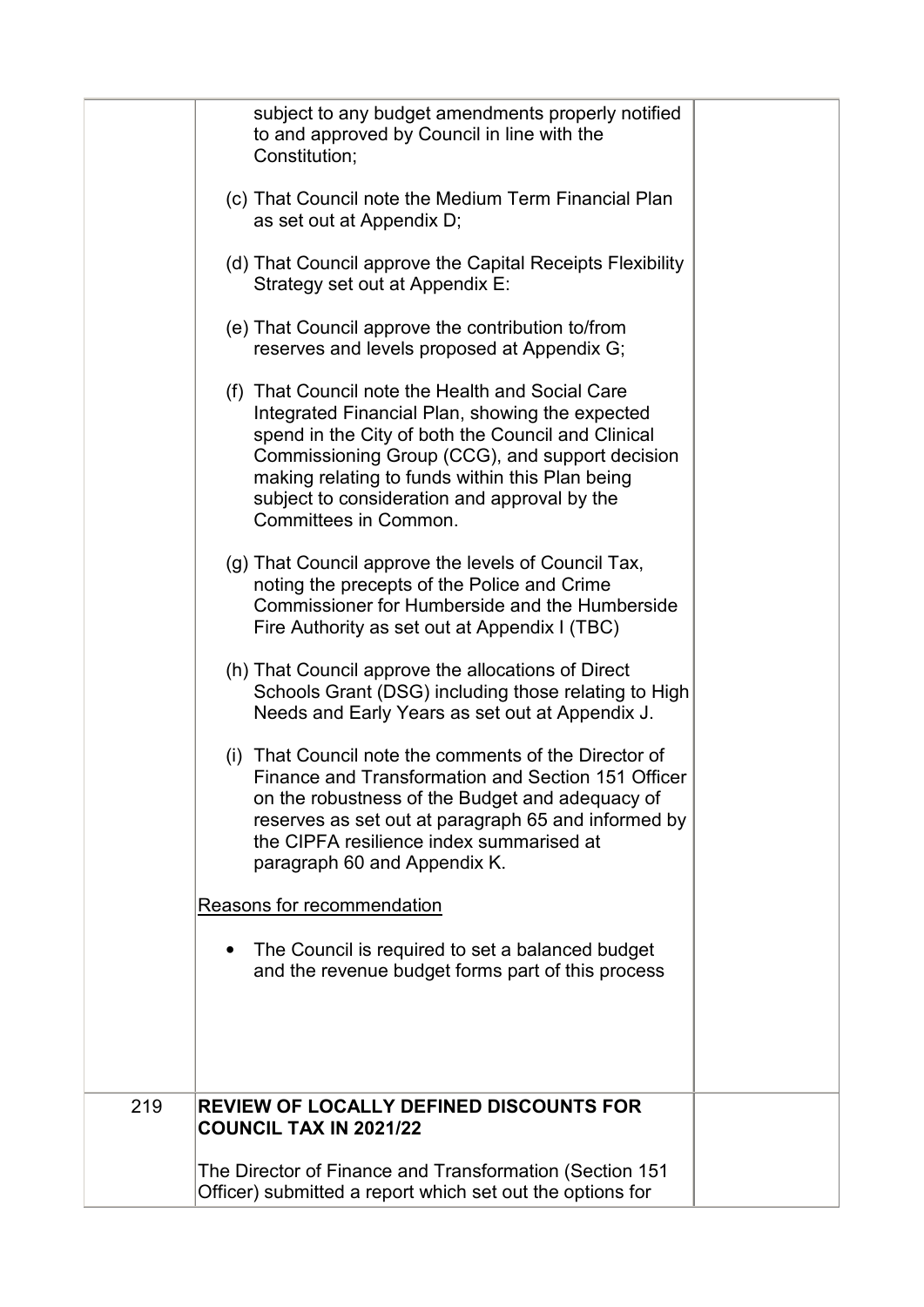| locally defined Council Tax discounts for 2021/22.                                                                                                                                                                                                                                                                                                                                           |                                                                                |
|----------------------------------------------------------------------------------------------------------------------------------------------------------------------------------------------------------------------------------------------------------------------------------------------------------------------------------------------------------------------------------------------|--------------------------------------------------------------------------------|
| The comments of the Finance and Value for Money<br>Overview and Scrutiny Commission when this matter was<br>considered, were submitted for consideration, and were<br>detailed at minute 229.                                                                                                                                                                                                |                                                                                |
| Members discussed the comments of the Finance and<br>Value for Money Overview and Scrutiny Commission, they<br>were broadly supportive of the proposals. This would help<br>reduce the impact of empty properties in the City and<br>persuade people to bring empty properties back into use.                                                                                                |                                                                                |
| Members thanked officers and the Portfolio Holder for the<br>plan to offer those most in need the £30 hardship payment<br>which meant for those people there would effectively not be<br>an increase in Council Tax payments. The Council Tax<br>would appear to go up, this was due to not receiving the<br>£150 from the government that had been available in the<br>last financial year. |                                                                                |
| Agreed – that Cabinet recommends the following to<br>Council-                                                                                                                                                                                                                                                                                                                                |                                                                                |
| (a) That Council confirm they wish to continue to award<br>0% discounts for $2^{nd}$ homes and those homes that<br>are empty and uninhabitable (Class D) and empty<br>and unfurnished (Class C), option 7.1.                                                                                                                                                                                 | (a-g) Director of<br>Finance and<br>Transformation<br>(Section 151<br>Officer) |
| (b) That Council confirm the continuation of the empty<br>property premiums on the Council Tax charge for<br>properties empty for over 2 years (100% extra<br>charge) and those empty for over 5 years (200%<br>extra charge) option 7.5, and an increase in that<br>premium to 300% extra in 2021/22 for those<br>properties empty for 10 years or more, option 7.6.                        |                                                                                |
| (c) That Council confirm the continuation of provision to<br>remove the empty property premium on a<br>discretionary basis for up to 12 months from date of<br>purchase for new owners who are actively<br>renovating the property to sell or place on the rental<br>market, option 7.7.                                                                                                     |                                                                                |
| (d) That Council confirm they wish to continue the<br>Special Constabulary (Police) Discount, option 7.2 or<br>cease this arrangement with effect from 31 March<br>2021, option 7.3.                                                                                                                                                                                                         |                                                                                |
| (e) That Council confirm they wish to continue the<br>Volunteer Reserve Forces Discount, option 7.4, for                                                                                                                                                                                                                                                                                     |                                                                                |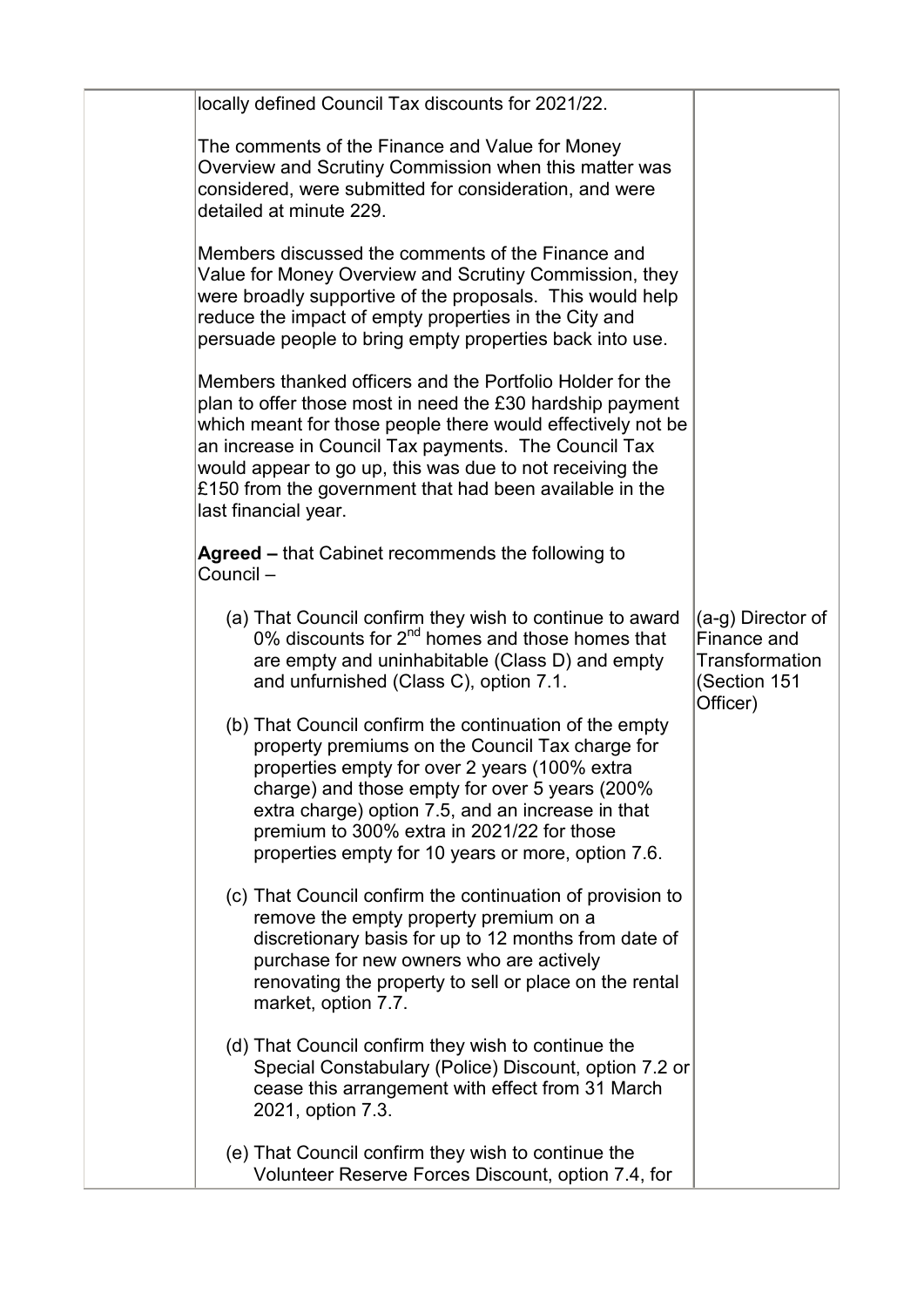| which there have been no claims in 2020/21.                                                                                                                                                                                                                                                                                                                                                                                                                                                                                                                                                                                                                                                                                                                                                                                                                                                    |
|------------------------------------------------------------------------------------------------------------------------------------------------------------------------------------------------------------------------------------------------------------------------------------------------------------------------------------------------------------------------------------------------------------------------------------------------------------------------------------------------------------------------------------------------------------------------------------------------------------------------------------------------------------------------------------------------------------------------------------------------------------------------------------------------------------------------------------------------------------------------------------------------|
| <b>As Decision maker:</b>                                                                                                                                                                                                                                                                                                                                                                                                                                                                                                                                                                                                                                                                                                                                                                                                                                                                      |
| (f) That Cabinet agree that available Covid-19 Council<br>Tax hardship funding be applied to fund a £30<br>hardship payment to meet the all working age<br>recipients of a Council Tax Reduction during<br>2021/22, option 7.11.                                                                                                                                                                                                                                                                                                                                                                                                                                                                                                                                                                                                                                                               |
| (g) That Cabinet approve the introduction of a<br>discretionary hardship fund to contribute to the<br>recoverable Court costs where formal action is<br>required to recover Council tax and the debt owed is<br>below £60.                                                                                                                                                                                                                                                                                                                                                                                                                                                                                                                                                                                                                                                                     |
| Reasons for recommendation                                                                                                                                                                                                                                                                                                                                                                                                                                                                                                                                                                                                                                                                                                                                                                                                                                                                     |
| With regard to providing zero discounts for empty<br>properties and charging an additional 100%<br>premium for those that have been empty more than<br>2 years, an additional 200% premium for those<br>properties empty for 5 years or more and an<br>additional 300% for those empty for 10 years or<br>more. The city currently has a demand for<br>accommodation that exceeds the number of<br>properties available within its boundaries and there<br>is ongoing concern regarding owners leaving<br>properties empty. The historical Government Council<br>Tax exemption scheme pre April 2013 rewarded<br>such lack of activity, but by using new local powers<br>since to reduce the level of discount awarded on<br>empty homes and by introducing a premium for<br>those empty more than 2 years, there is evidence<br>that the number of long-term empty properties has<br>reduced. |
| From 01 April 2021 the Government has amended<br>$\bullet$<br>Council Tax legislation to enable Local Authorities to<br>increase the additional premium for properties that<br>have been empty for more than 10 years to 300% of<br>the standard Council Tax charged as well as the<br>current charge of 100% more for those properties<br>empty more than 2 years and 200% more for those<br>properties empty for 5 years or more. The purpose<br>of this increase is to encourage empty properties to<br>be brought back into use and this report<br>recommends the Council apply the 300% premium<br>to those properties empty 10 years or more for this<br>reason. However, in order not to deter or penalise<br>new owners of properties that have purchased them                                                                                                                         |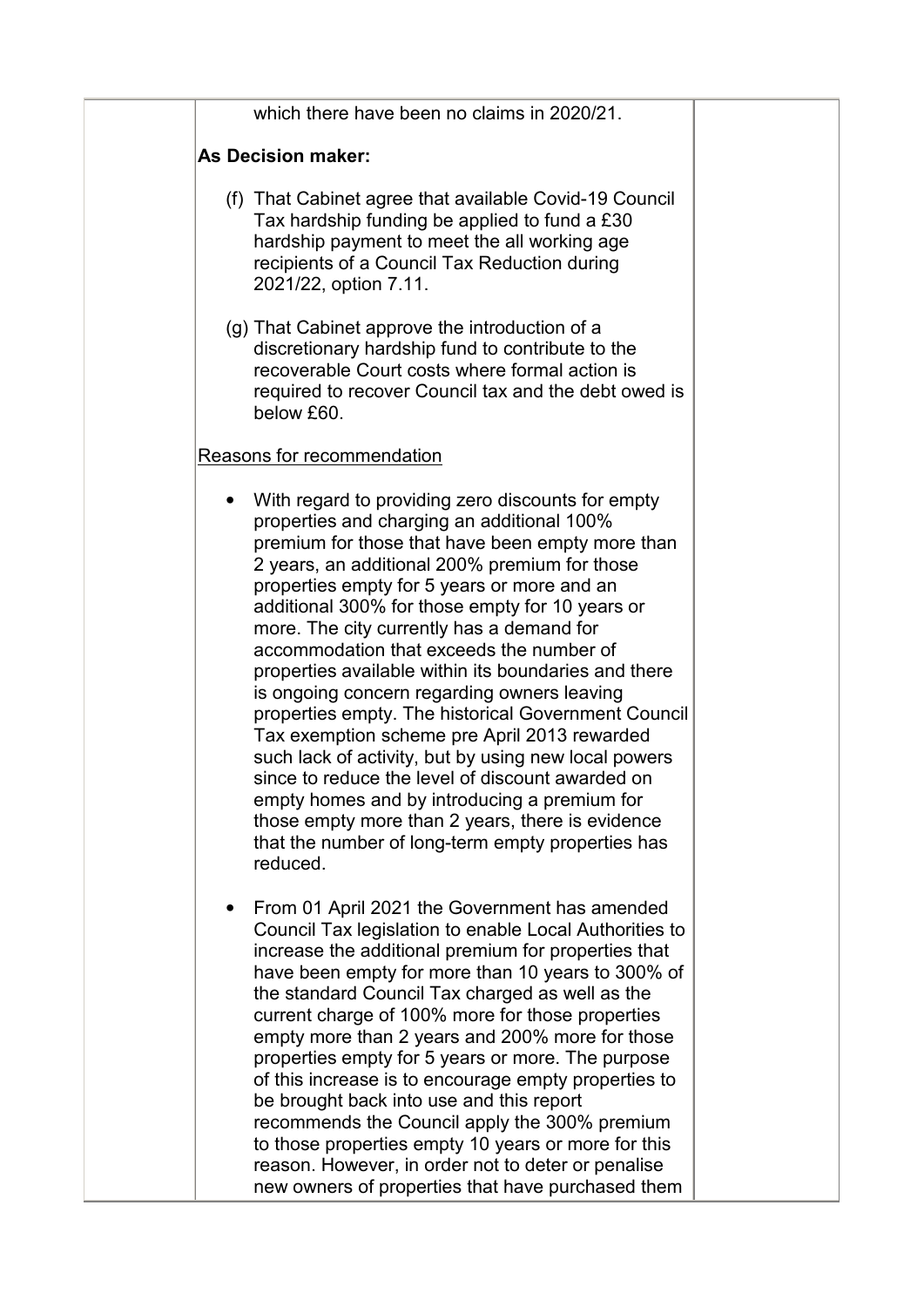| to renovate for occupation, to sell, or to place on the<br>rental market it is recommended that Council Tax<br>officers continue to be given the discretion to remove<br>the additional premium for a period of up to 12<br>months from date of purchase for owners who are<br>actively renovating the property for these reasons.                                                                                                                                                                                                          |  |
|---------------------------------------------------------------------------------------------------------------------------------------------------------------------------------------------------------------------------------------------------------------------------------------------------------------------------------------------------------------------------------------------------------------------------------------------------------------------------------------------------------------------------------------------|--|
| The Special Constables local discount encourages<br>citizens living in the City to volunteer as Special<br>Constables by providing a reward for their work.                                                                                                                                                                                                                                                                                                                                                                                 |  |
| The discount for Volunteer Reserve Forces<br>$\bullet$<br>recognises the service of local reservists called up to<br>serve their country abroad.                                                                                                                                                                                                                                                                                                                                                                                            |  |
| From April 2013 Local Council Tax Reduction<br>replaced the national Council Tax Benefit scheme,<br>with reduced Grant funding from the Government for<br>the scheme meaning Local Authorities either had to<br>find funds to subsidise the scheme, or start to<br>charge some households who previously did not pay<br>Council Tax. The Council decided to implement a<br>scheme requiring all working age households to pay<br>a minimum of 20% of their liability.                                                                       |  |
| Members could choose to change the minimum<br>amount that working age households have to pay<br>from the current 20%, however there is a<br>requirement that Local Authorities wishing to vary<br>their schemes must hold a formal public<br>consultation. As it is recommended that the scheme<br>remains at 20%, a consultation has not taken place.                                                                                                                                                                                      |  |
| In 2014/15 when the 20% minimum payment was<br>introduced the in-year collection rate for Council Tax<br>was 93.63%, with collection in 2019/20 being<br>93.44%. It is therefore considered to be the correct<br>option to continue with the same scheme for<br>2021/22 as payment levels of Council Tax have<br>remained consistent.                                                                                                                                                                                                       |  |
| The payment of an additional £30 hardship payment<br>to working age Council Tax payers receiving a<br>Reduction in their Council tax would help those on<br>the lowest income pay their Council Tax for 2021/22.<br>Supplementing this with a discretionary hardship<br>fund to contribute to the recoverable Court costs<br>where formal action is required to recover Council<br>tax and the debt owed is below £60 mitigates the<br>risk of additional court and recovery costs being<br>imposed through the debt recovery process which |  |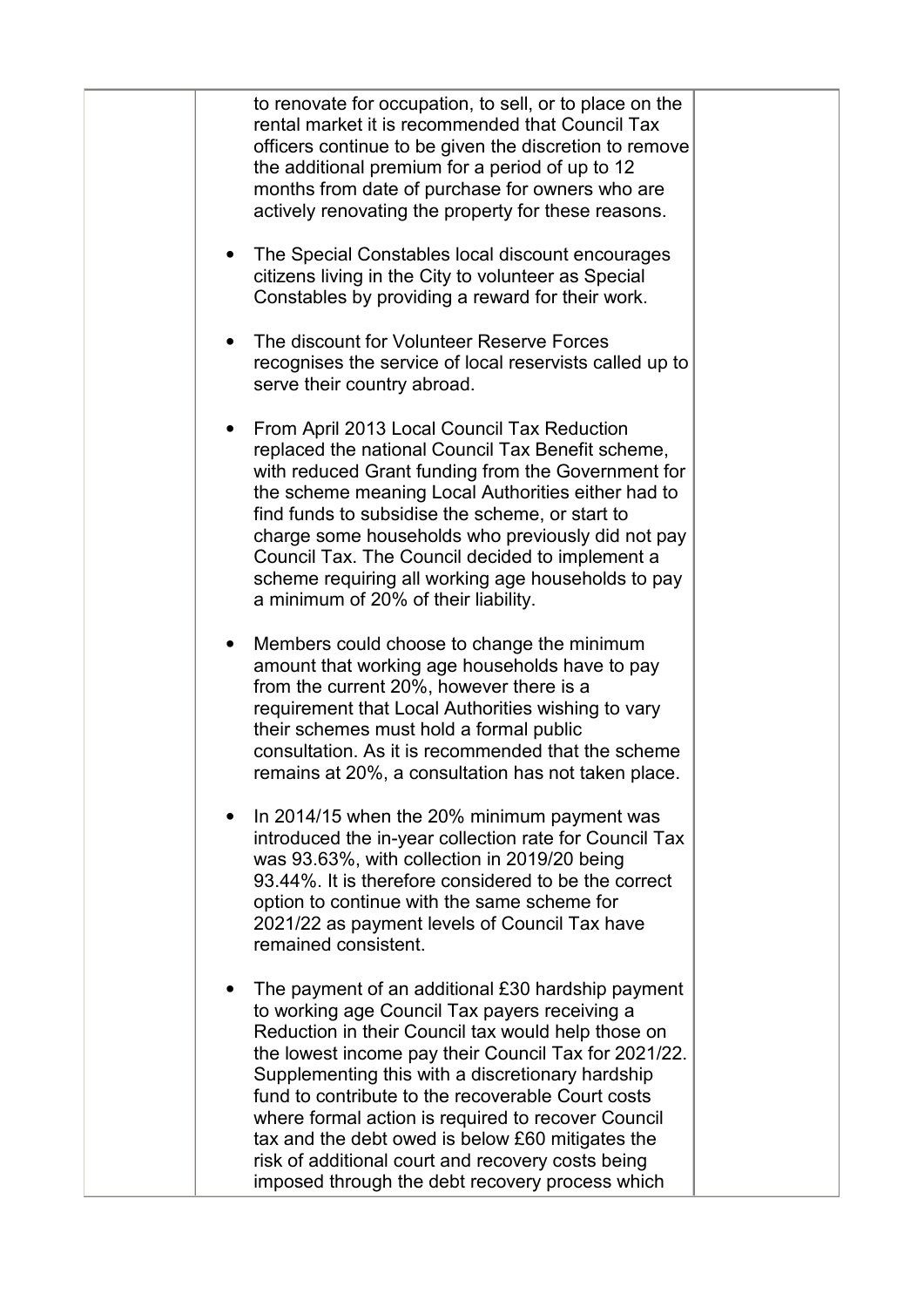|     | place individuals in greater hardship than would be<br>the case under the actual debt.                                                                                                                                                                                                                                                                                                                                                                                                                                                                                                                                                       |                                                                          |
|-----|----------------------------------------------------------------------------------------------------------------------------------------------------------------------------------------------------------------------------------------------------------------------------------------------------------------------------------------------------------------------------------------------------------------------------------------------------------------------------------------------------------------------------------------------------------------------------------------------------------------------------------------------|--------------------------------------------------------------------------|
|     | With regard to the Care Leavers Council Tax<br>discount, the Government's care leavers' strategy,<br>Keep on Caring, published in July 2016, encouraged<br>councils to consider the role of a corporate parent<br>'through the lens of what any reasonable parent<br>does to give their child the best start in life'. Local<br>Authorities were encouraged to consider exempting<br>care leavers from Council Tax using the powers<br>already at their disposal. Local Authorities must plan<br>for looked after children so that they have the<br>support they need as they make their transition to<br>the responsibilities of adulthood. |                                                                          |
|     | In its role as Corporate Parent for those young<br>people in Local Authority care from 1 April 2018, the<br>Council introduced a local Council Tax Discount<br>under section $13A(1)(c)$ of the LGFA 1992 for young<br>people leaving the care system as a result of<br>reaching the age of 18. The discount enables the<br>Local Authority to support those care leavers who<br>would otherwise struggle with the transition from<br>care to independence, enabling them to avoid debt<br>and giving them more time to learn to manage their<br>finances.                                                                                   |                                                                          |
| 220 | <b>CAPITAL STRATEGY 2021-22 TO 2023-24</b>                                                                                                                                                                                                                                                                                                                                                                                                                                                                                                                                                                                                   |                                                                          |
|     | The Director of Finance and Transformation (Section 151<br>Officer) submitted a report which sought approval of the<br>Council's 2021/22 Capital Strategy which incorporated the<br>2021/22 to 2023/24 Capital Programme.                                                                                                                                                                                                                                                                                                                                                                                                                    |                                                                          |
|     | The comments of the Finance and Value for Money<br>Overview and Scrutiny Commission when this matter was<br>considered, were submitted for consideration, and were<br>detailed at minute 229.                                                                                                                                                                                                                                                                                                                                                                                                                                                |                                                                          |
|     | Members discussed the need for the Council to use its<br>spending power to support and improve the local economy.<br>The Council was doing its best to invest in the community<br>and support more people in the City into work.                                                                                                                                                                                                                                                                                                                                                                                                             |                                                                          |
|     | Agreed - That Cabinet recommends to Council the<br>approval of;<br>(i) The Capital Strategy as set out in this report.<br>(ii) The Capital Programme 2021/22 to 2023/24<br>as described at section 11 of the report and                                                                                                                                                                                                                                                                                                                                                                                                                      | Director of<br>Finance and<br>Transformation<br>(Section 151<br>Officer) |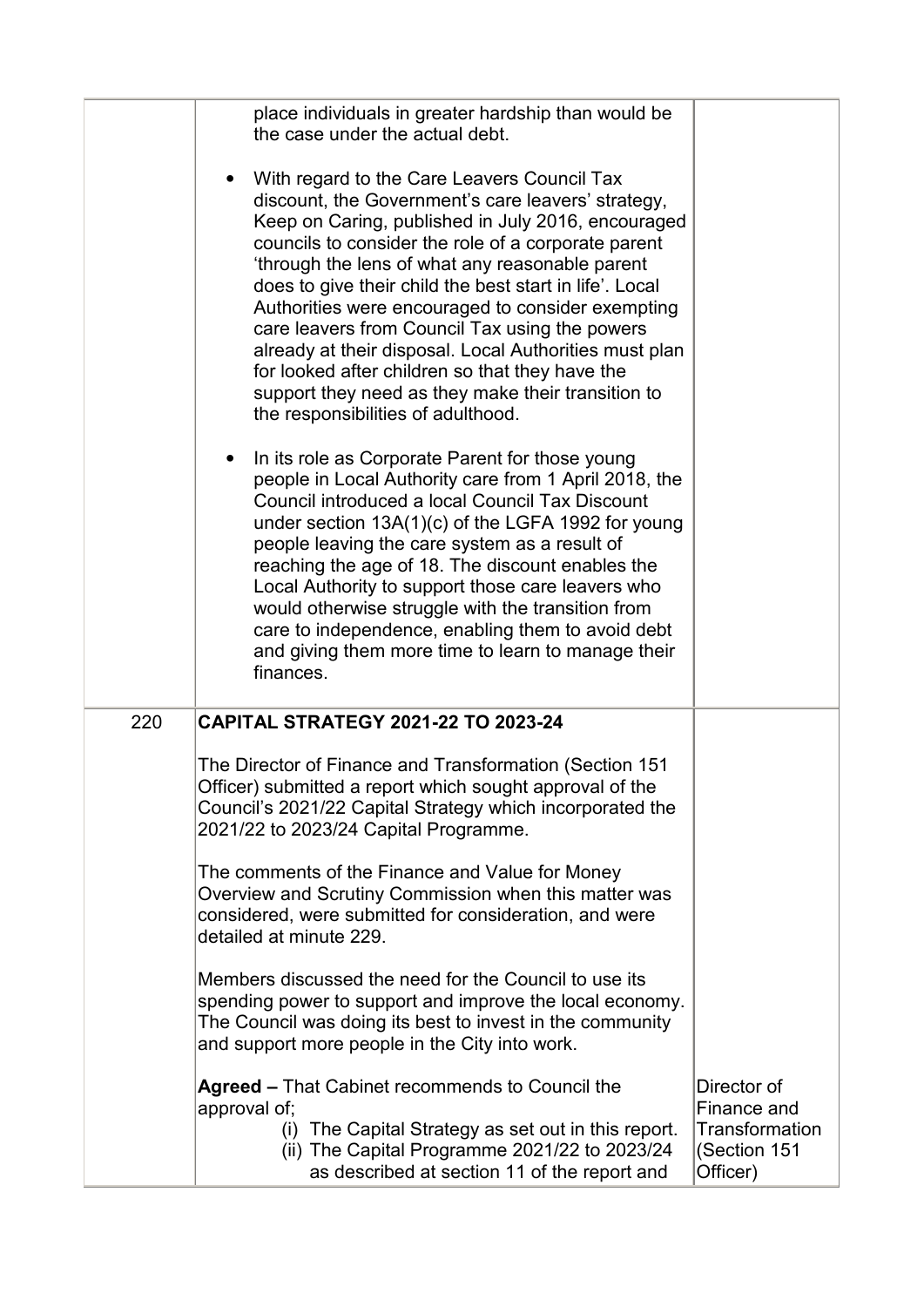|     | detailed at Appendix A.                                                                                                                                                                                                                                                                                                                                                                                                                                                                                                   |                                                     |
|-----|---------------------------------------------------------------------------------------------------------------------------------------------------------------------------------------------------------------------------------------------------------------------------------------------------------------------------------------------------------------------------------------------------------------------------------------------------------------------------------------------------------------------------|-----------------------------------------------------|
|     | Reasons for recommendation                                                                                                                                                                                                                                                                                                                                                                                                                                                                                                |                                                     |
|     | To ensure the Council adopts the requirements of<br>$\bullet$<br>the revised Prudential Code for Capital Finance<br>2017.                                                                                                                                                                                                                                                                                                                                                                                                 |                                                     |
|     | The Council is required to set a balanced budget<br>$\bullet$<br>and the Capital Strategy and subsequent Capital<br>Programme form part of this process, along with the<br>governance process to monitor and manage the<br>programme.                                                                                                                                                                                                                                                                                     |                                                     |
| 221 | <b>HOUSING REVENUE ACCOUNT BUDGET SETTING</b><br>2021/2022 AND BEYOND REPORT OF THE LEADER OF<br>THE COUNCIL                                                                                                                                                                                                                                                                                                                                                                                                              |                                                     |
|     | (Councillor Hale declared a personal interest in this matter<br>insofar as he is a Director of Kingstown Works Limited.)                                                                                                                                                                                                                                                                                                                                                                                                  |                                                     |
|     | The Director of Finance and Transformation (Section 151<br>Officer) submitted a report which set out the Leader's<br>Housing Revenue Account Budget 2021/2022.                                                                                                                                                                                                                                                                                                                                                            |                                                     |
|     | The comments of the Finance and Value for Money<br>Overview and Scrutiny Commission when this matter was<br>considered, were submitted for consideration, and were<br>detailed at minute 229.                                                                                                                                                                                                                                                                                                                             |                                                     |
|     | Members discussed the tenant led budget of £26 million that<br>was spent on repairs, there being a number of properties<br>which were yet to meet the Decent Homes Standard, these<br>were due to the tenants not wishing for work to be carried<br>out and £11.7 million spent on cladding and improving the<br>energy efficiency of the properties and therefore reducing<br>tenants heating bills. The Council's new homes<br>programme was progressing however overall there<br>continued to be a reduction in stock. |                                                     |
|     | Members raised concerns over the expected forthcoming<br>problem relating to homelessness over the next few years<br>with the potential impact from Universal Credit changes and<br>the end of furlough and potential redundancies. The<br>Council was expecting an increase in need for properties<br>and would continue to turn properties around quickly to<br>ensure it could respond to need.                                                                                                                        |                                                     |
|     | Agreed – That Cabinet recommends to Council approval<br>of:                                                                                                                                                                                                                                                                                                                                                                                                                                                               | Director of<br>Finance and<br><b>Transformation</b> |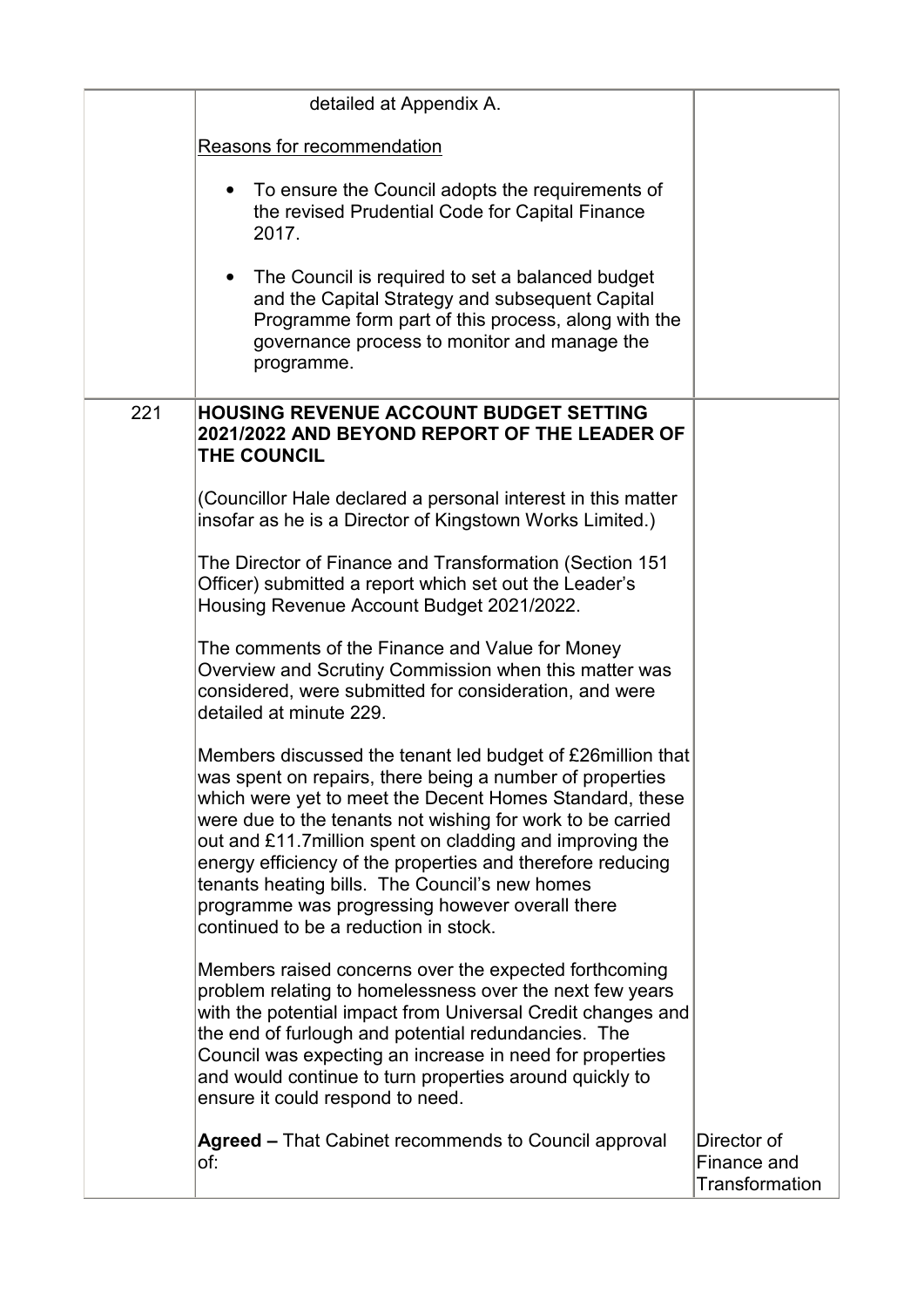|     | (a) The revenue budget as set out in paragraph 8.1;                                                                                                                                                                                                                                                                                                                     | (Section 151<br>Officer) |
|-----|-------------------------------------------------------------------------------------------------------------------------------------------------------------------------------------------------------------------------------------------------------------------------------------------------------------------------------------------------------------------------|--------------------------|
|     | (b) The capital budget as set out in paragraph 13.1;                                                                                                                                                                                                                                                                                                                    |                          |
|     | (c) The rent and service charge changes as set out at<br>Appendix 1 (11) and 1 (12) respectively; and                                                                                                                                                                                                                                                                   |                          |
|     | (d) The Rent Policy (appendix 2)                                                                                                                                                                                                                                                                                                                                        |                          |
|     | Reasons for recommendation                                                                                                                                                                                                                                                                                                                                              |                          |
|     | The Local Government and Housing Act 1989<br>requires the Council to maintain a Housing Revenue<br>Account in accordance with proper practices. The<br>Council must approve a budget for the HRA that<br>does not go into deficit. There is, therefore, no legal<br>option to not set a budget. The HRA budget must be<br>set during the months of January or February. |                          |
|     | Notice of changes to rent must be given to tenants<br>giving at least 28 days' notice of the changes coming<br>into force which means that the notice must be in<br>their physical possession no later than 4 <sup>th</sup> March<br>2019.                                                                                                                              |                          |
|     | This report enables the Council to fulfil those<br>statutory obligations.                                                                                                                                                                                                                                                                                               |                          |
| 222 | TREASURY MANAGEMENT STRATEGY STATEMENT,                                                                                                                                                                                                                                                                                                                                 |                          |
|     | <b>MINIMUM REVENUE PROVISION POLICY STATEMENT</b><br><b>AND ANNUAL INVESTMENT STRATEGY 2021-22</b>                                                                                                                                                                                                                                                                      |                          |
|     | The Director of Finance and Transformation (Section 151<br>Officer) submitted a report which set out details of the<br>Treasury Management Strategy Statement (incorporating<br>Prudential and Treasury Indicators), Minimum Revenue<br>Provision Policy Statement and Annual Investment Strategy<br>proposed for the financial year 2021-22.                           |                          |
|     | The comments of the Finance and Value for Money<br>Overview and Scrutiny Commission when this matter was<br>considered, were submitted for consideration, and were<br>detailed at minute 229.                                                                                                                                                                           |                          |
|     | Members discussed the importance of getting the best<br>possible deal and the current difficulties in making a return<br>on investments.                                                                                                                                                                                                                                |                          |
|     | Agreed-                                                                                                                                                                                                                                                                                                                                                                 |                          |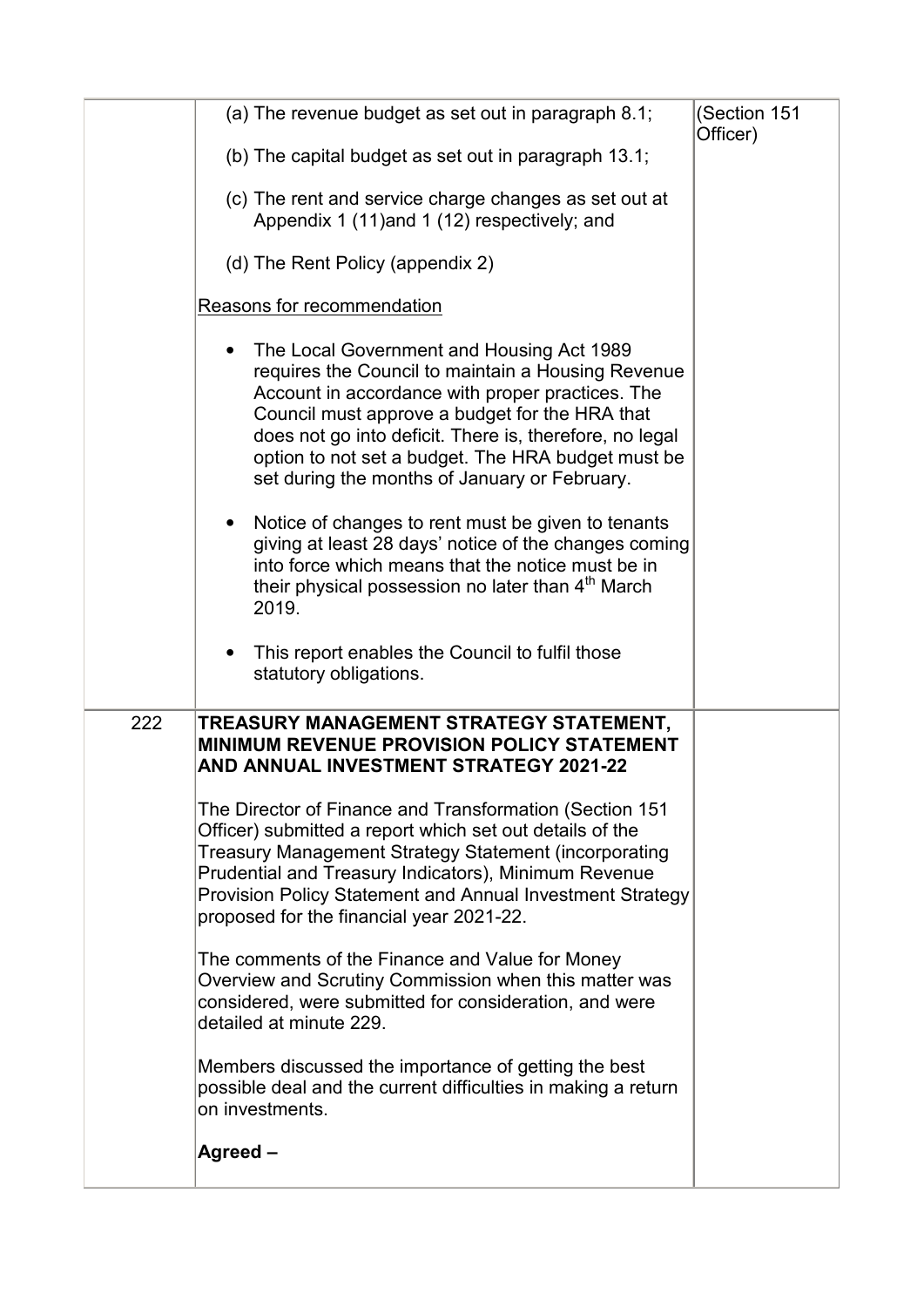|     | That Cabinet recommends to Council for approval:-                                                                                                                                                                                                                                                                                                                                                                                                                                                             |                                               |
|-----|---------------------------------------------------------------------------------------------------------------------------------------------------------------------------------------------------------------------------------------------------------------------------------------------------------------------------------------------------------------------------------------------------------------------------------------------------------------------------------------------------------------|-----------------------------------------------|
|     | (a) The Prudential and Treasury Indicators, as set out in Director of<br>the main body of this report and summarised at<br>Appendix 1, numbered 1 to 9;                                                                                                                                                                                                                                                                                                                                                       | Finance and<br>Transformation<br>(Section 151 |
|     | (b) The Treasury Management Strategy Statement<br>2021-22, incorporating the Annual Investment<br>Strategy 2021-22, as set out in the main body of this<br>report, and specifically;                                                                                                                                                                                                                                                                                                                          | Officer)                                      |
|     | (c) The Investment Instruments shown at Appendix 2;                                                                                                                                                                                                                                                                                                                                                                                                                                                           |                                               |
|     | (d) The list of organisations used for the on-lending of<br>surplus funds, shown at Appendix 3, up to the<br>monetary limits stated;                                                                                                                                                                                                                                                                                                                                                                          |                                               |
|     | (e) The Minimum Revenue Provision Policy Statement<br>2021-22 detailed at Appendix 4.                                                                                                                                                                                                                                                                                                                                                                                                                         |                                               |
|     | Reasons for recommendation                                                                                                                                                                                                                                                                                                                                                                                                                                                                                    |                                               |
|     | Approval of the annual Treasury Management<br>Strategy and Policy Statements cannot be delegated<br>and therefore is required to be approved by Full<br>Council.                                                                                                                                                                                                                                                                                                                                              |                                               |
| 223 | DRAFT SUPPLEMENTARY PLANNING DOCUMENT<br>(SPD 17): CRAVEN PARK MASTERPLAN                                                                                                                                                                                                                                                                                                                                                                                                                                     |                                               |
|     | The Director of Regeneration submitted a report which<br>sought approval of the draft Supplementary Planning<br>Document 'Craven Park Masterplan' for a consultation<br>period of 6 weeks.                                                                                                                                                                                                                                                                                                                    |                                               |
|     | The comments of the Planning Committee when this matter<br>was considered, were submitted for consideration, and<br>were detailed at minute 229.                                                                                                                                                                                                                                                                                                                                                              |                                               |
|     | The officer explained that in response to the Planning<br>Committee comments, the roads mentioned that were not<br>currently designated as a road would become designated<br>and manage the access from Hemswell Avenue.<br>Members discussed the potential opportunities for the<br>future and the need to ensure ward councillors were<br>involved and consulted on proposals. Members<br>commented that access from Hemswell Avenue could be<br>problematic due to the traffic issues and highlighted that |                                               |
|     | although land was marked as residential there were a<br>number of stages to go through before any houses were<br>built.                                                                                                                                                                                                                                                                                                                                                                                       |                                               |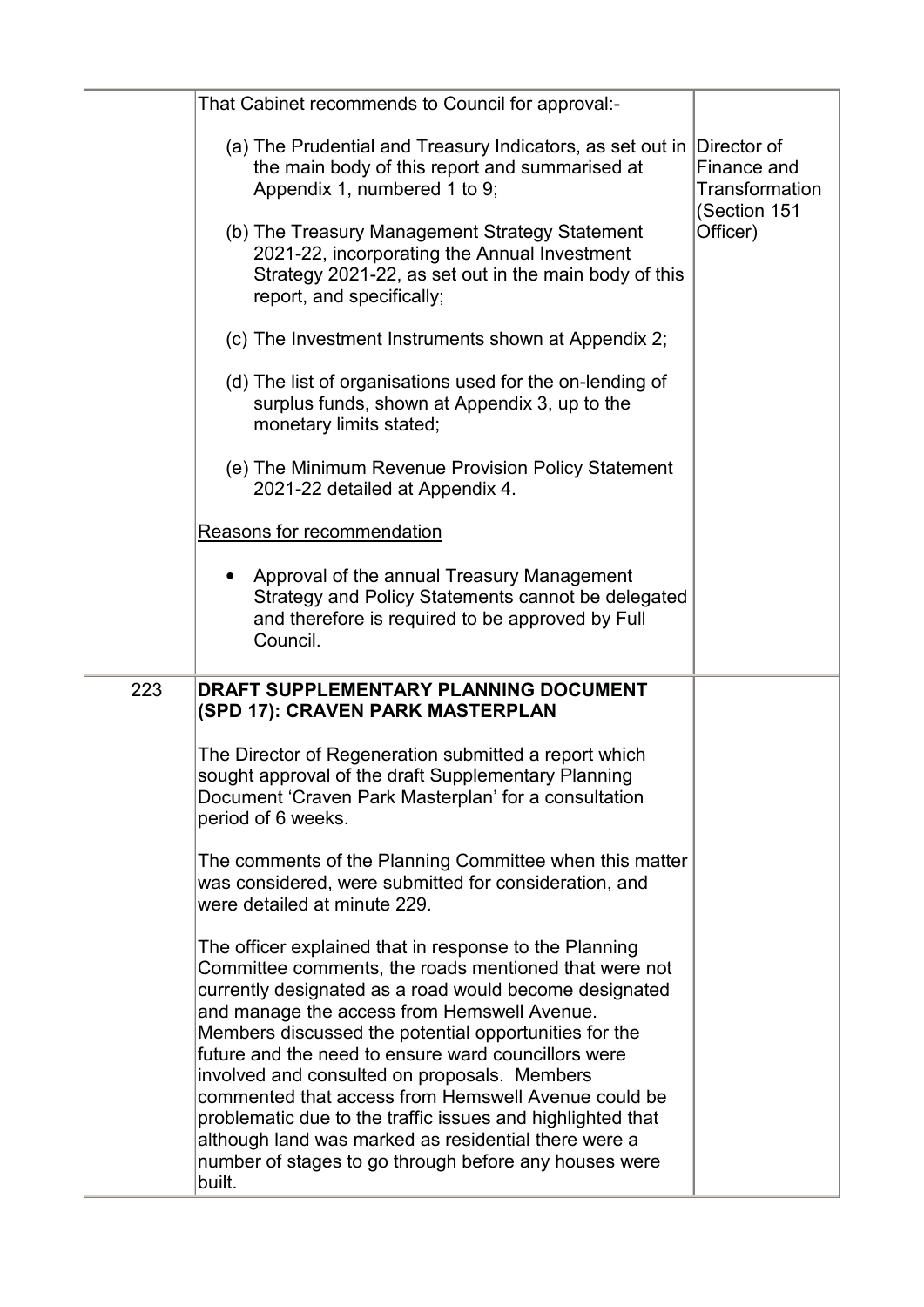| Members raised concerns that the draft Masterplan<br>identified demolition of the Waudby Centre as the preferred<br>option, this was not an old building and currently included a<br>library service, the building was felt to be in a good position<br>and was well built so did not need to be demolished.<br>Members were also keen to see greenspace protected<br>where possible.<br>The Chair invited Councillor Chaytor who attended to<br>represent the Planning Committee to address the<br>comments submitted for Cabinet's consideration.<br>Members discussed the Planning Committee comments, it<br>was not possible to support them in full as they had<br>different decision making roles, the comments were<br>appropriate for that Committee, however, Cabinet would<br>either support or amend the officer recommendations, all<br>comments would then be fed back into the process to be<br>considered. It was important to consider all available |                                   |
|----------------------------------------------------------------------------------------------------------------------------------------------------------------------------------------------------------------------------------------------------------------------------------------------------------------------------------------------------------------------------------------------------------------------------------------------------------------------------------------------------------------------------------------------------------------------------------------------------------------------------------------------------------------------------------------------------------------------------------------------------------------------------------------------------------------------------------------------------------------------------------------------------------------------------------------------------------------------|-----------------------------------|
| options. As the Council was one of the landowners it was<br>right that it would establish a working group to take the site<br>forward, this was not the case for all areas subject to an<br>SPD.                                                                                                                                                                                                                                                                                                                                                                                                                                                                                                                                                                                                                                                                                                                                                                     |                                   |
| Moved by Councillor Brady and seconded by<br><b>Councillor Black -</b>                                                                                                                                                                                                                                                                                                                                                                                                                                                                                                                                                                                                                                                                                                                                                                                                                                                                                               |                                   |
| (a) That Members approve draft SPD 17: 'Craven Park<br>Masterplan' for the purpose of seeking<br>representations for a period of 6 weeks, subject to<br>the amendment identified at (d) below                                                                                                                                                                                                                                                                                                                                                                                                                                                                                                                                                                                                                                                                                                                                                                        | (a-d) Director of<br>Regeneration |
| (b) That if no substantive changes are required to the<br>SPD, the Head of Planning in conjunction with the<br>Portfolio Holder for Economic Investment,<br>Regeneration and Planning, are delegated to<br>approve the final SPD.                                                                                                                                                                                                                                                                                                                                                                                                                                                                                                                                                                                                                                                                                                                                    |                                   |
| (c) If substantive changes are required to the SPD the<br>revised version be brought to Cabinet for<br>endorsement.                                                                                                                                                                                                                                                                                                                                                                                                                                                                                                                                                                                                                                                                                                                                                                                                                                                  |                                   |
| (d) That on page 323 of the document pack (page 7 of<br>the masterplan) the 'preferred option' be identified as<br>the retention of the Waudby Centre, with demolition<br>identified as an option.                                                                                                                                                                                                                                                                                                                                                                                                                                                                                                                                                                                                                                                                                                                                                                   |                                   |
| <b>Motion carried.</b>                                                                                                                                                                                                                                                                                                                                                                                                                                                                                                                                                                                                                                                                                                                                                                                                                                                                                                                                               |                                   |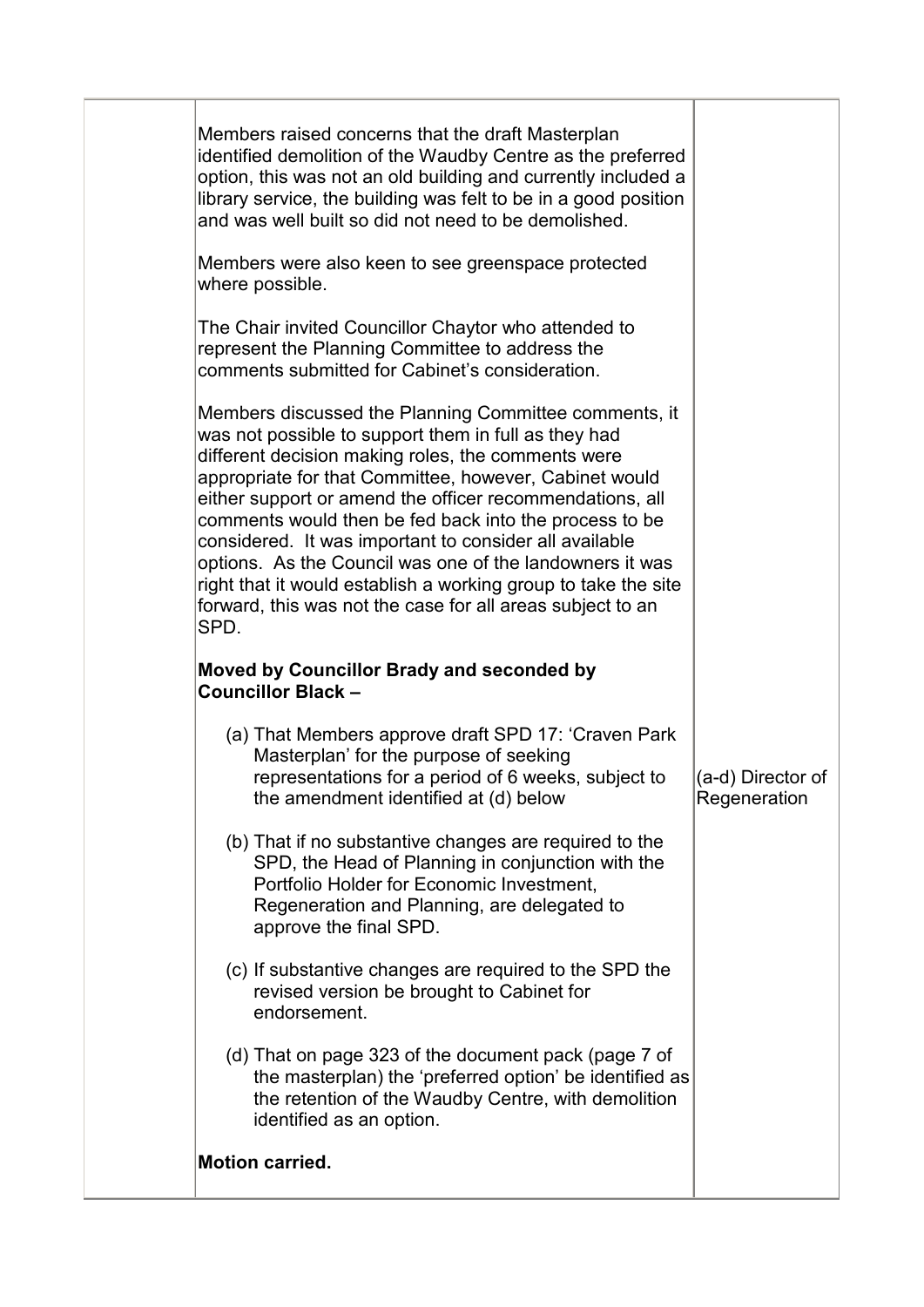|     | Reasons for recommendation                                                                                                                                                                                                                                                                                                                                                                                                                                                                                                                                          |  |
|-----|---------------------------------------------------------------------------------------------------------------------------------------------------------------------------------------------------------------------------------------------------------------------------------------------------------------------------------------------------------------------------------------------------------------------------------------------------------------------------------------------------------------------------------------------------------------------|--|
|     | Draft SPD 17 Craven Park Masterplan will provide<br>guidance and advice to developers and their design<br>teams on the future development of the area known<br>generically as 'Craven Park'. Craven Park sits within<br>a large area of open space and buildings that, with<br>the correct planning and design approach could be<br>regenerated to provide improved open space,<br>leisure, employment and residential uses.<br>In recognition that the existing Waudby Centre is not                                                                               |  |
|     | an old building and presently fulfils the function of a<br>leisure centre and library                                                                                                                                                                                                                                                                                                                                                                                                                                                                               |  |
| 224 | SUPPLEMENTARY PLANNING DOCUMENT 6 EAST<br><b>CARR</b>                                                                                                                                                                                                                                                                                                                                                                                                                                                                                                               |  |
|     | The Director of Regeneration submitted a report which<br>provided an update on the progress made to date on the<br>current stage in the process of producing a Supplementary<br>Planning Document (SPD) for the site known as East Carr<br>(comprising Local Plan housing allocations 861 and 862).                                                                                                                                                                                                                                                                 |  |
|     | The comments of the Planning Committee and East Area<br>Committee when this matter was considered, were<br>submitted for consideration, and were detailed at minute<br>229.                                                                                                                                                                                                                                                                                                                                                                                         |  |
|     | Members discussed the site and development that could<br>take place as a result of the SPD being in place, that local<br>residents did not buy their houses expecting a 700 house<br>development to be built on this land. Concerns were raised<br>over the roads proposed as access to the site which were<br>not suitable and felt a ring road option would be more<br>suitable. Members supported the traffic and flood<br>proposals in the SPD.                                                                                                                 |  |
|     | Members also discussed the highways network and its<br>ability to cope with the additional traffic when it struggled to<br>cope with the existing traffic.                                                                                                                                                                                                                                                                                                                                                                                                          |  |
|     | Members commented that the current Local Plan had been<br>passed with all party support which this land was allocated<br>as housing. Currently, the landowners, who were not the<br>Council, could submit an application for housing using the<br>existing access to the site and as the land was identified for<br>housing in the Local Plan, should the Council's Planning<br>Committee refuse it and an appeal be made to the Planning<br>Inspectorate, it was likely that it would be approved. This<br>was due to the government trying to make sites of large |  |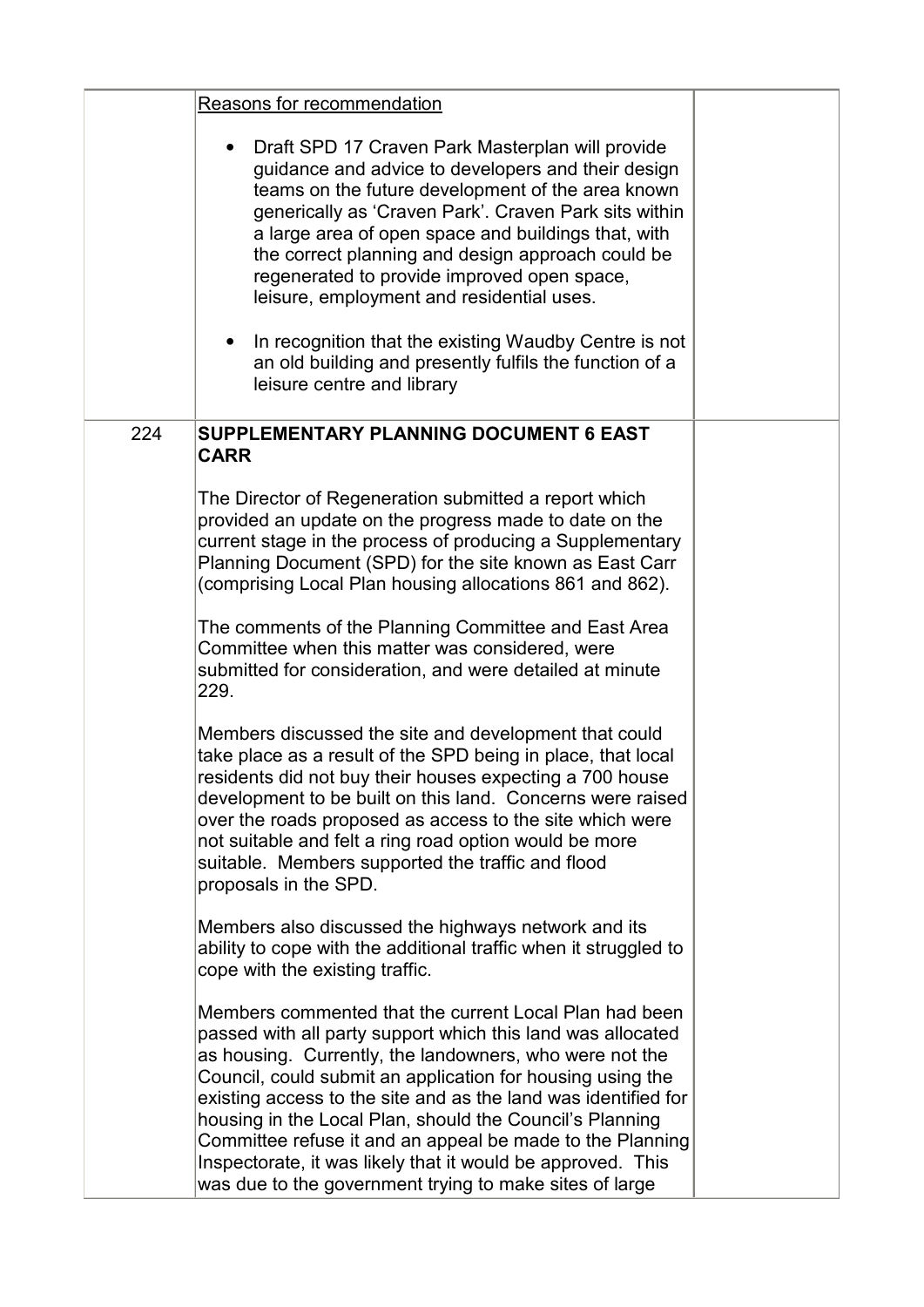| housing development easier to grant and in this case the<br>principle of housing had been established. By adopting an<br>SPD any development would need to meet the<br>requirements set out in the SPD before an application could<br>be approved, this meant there would be controls over any<br>development and the developer would need to contribute to<br>improvements.                                                                                                                                                                                                                                                      |                                   |
|-----------------------------------------------------------------------------------------------------------------------------------------------------------------------------------------------------------------------------------------------------------------------------------------------------------------------------------------------------------------------------------------------------------------------------------------------------------------------------------------------------------------------------------------------------------------------------------------------------------------------------------|-----------------------------------|
| Members commented that work was about to start on the<br>latest revision of the Local Plan which would take a couple<br>of years to be completed, during that time the allocation of<br>this site as housing could be reviewed, however any<br>change could be appealed. Until any revised Local Plan<br>was adopted any application submitted would be<br>considered under the existing Local Plan, without the SPD<br>there would be little control over the development. The<br>traffic and flood assessments would be carried out at the<br>worst times to get an accurate picture by the Council as an<br>independent party. |                                   |
| Agreed -                                                                                                                                                                                                                                                                                                                                                                                                                                                                                                                                                                                                                          |                                   |
| (a) That Cabinet notes the level and nature of the<br>representations received to the consultation draft<br>and support the changes made to the document (as<br>included in Appendix A) and as a consequence,<br>approve a further four week consultation on the<br>revised draft SPD.                                                                                                                                                                                                                                                                                                                                            | (a-d) Director of<br>Regeneration |
| (b) Provided the forthcoming four week public<br>consultation returns no significant issues, for the<br>SPD to be adopted through delegated powers to the<br>Head of Planning in conjunction with the Portfolio<br>Holder for Economic Investment, Regeneration and<br>Planning.                                                                                                                                                                                                                                                                                                                                                  |                                   |
| (c) Cabinet agree for a detailed Transport Assessment<br>to be completed by the Council's Major Projects<br>team during 2021/22. Any highway improvements<br>required by the assessment will then be considered<br>for inclusion in the future capital programme.                                                                                                                                                                                                                                                                                                                                                                 |                                   |
| (d) Cabinet support the creation of the Castle Hill<br>storage area and restrict any new housing<br>development proceeding until these works are<br>completed.                                                                                                                                                                                                                                                                                                                                                                                                                                                                    |                                   |
| Reasons for recommendation                                                                                                                                                                                                                                                                                                                                                                                                                                                                                                                                                                                                        |                                   |
| Draft SPD6 'East Carr Masterplan' will provide                                                                                                                                                                                                                                                                                                                                                                                                                                                                                                                                                                                    |                                   |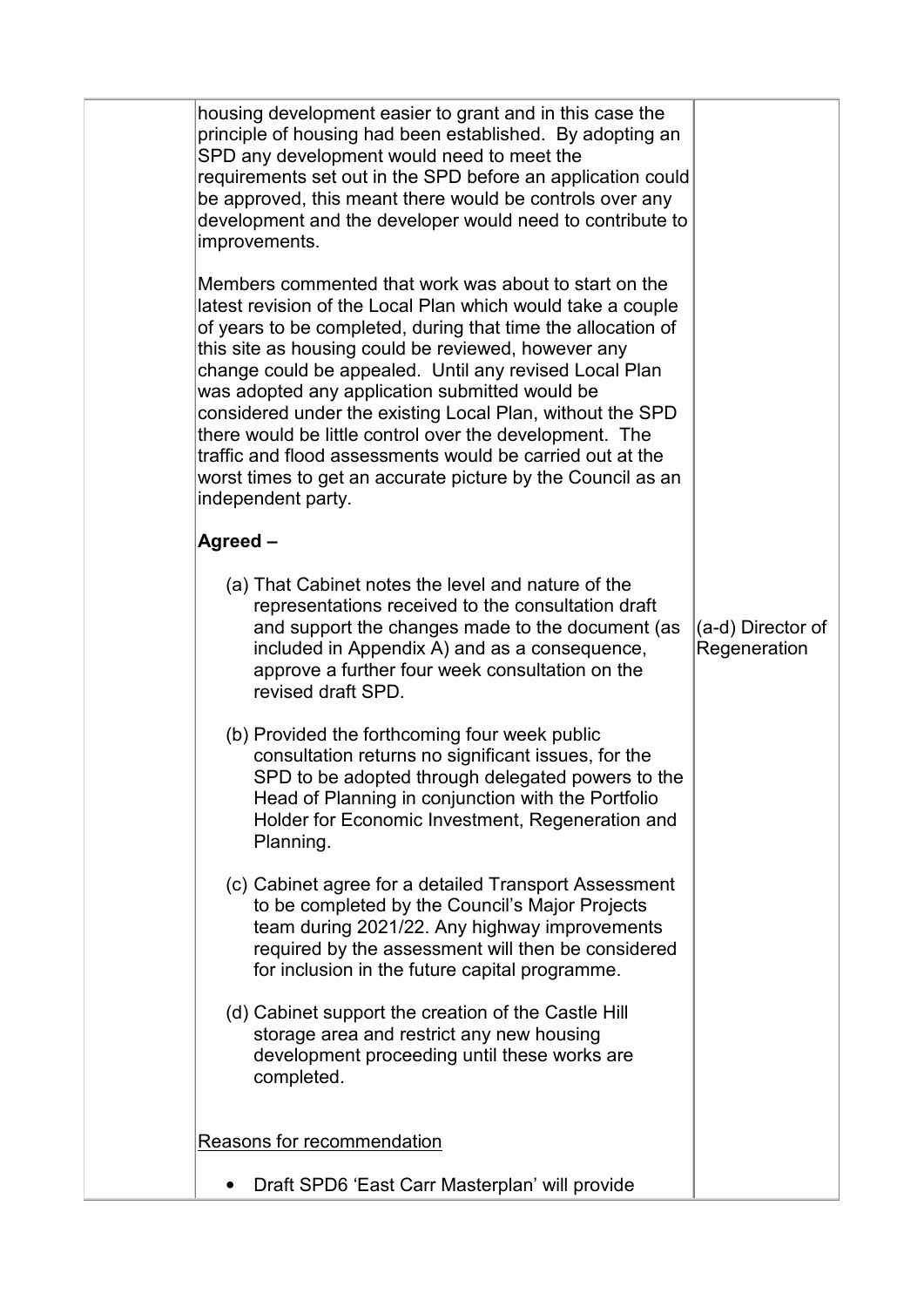|     | important supplementary guidance to the planning<br>policies in the Hull Local Plan for developers and<br>their design teams on the delivery of two major<br>housing allocations (allocations 861 and 862)<br>Adopting this SPD will have an important bearing on<br>the form and quality of any development that may<br>take place. With an SPD in place the Local Planning<br>Authority (LPA) will be in a stronger position in terms<br>of negotiating with any future developers and in<br>terms of securing the best possible planning and<br>design outcomes for the site.<br>Undertaking a Transport Assessment will ensure any<br>development that is brought forward is informed by<br>an independent assessment of the traffic issues<br>relating to the development.                                                                                                                                                                                                                                                                                                                                                                                                                                                                                                                                                                                                  |  |
|-----|----------------------------------------------------------------------------------------------------------------------------------------------------------------------------------------------------------------------------------------------------------------------------------------------------------------------------------------------------------------------------------------------------------------------------------------------------------------------------------------------------------------------------------------------------------------------------------------------------------------------------------------------------------------------------------------------------------------------------------------------------------------------------------------------------------------------------------------------------------------------------------------------------------------------------------------------------------------------------------------------------------------------------------------------------------------------------------------------------------------------------------------------------------------------------------------------------------------------------------------------------------------------------------------------------------------------------------------------------------------------------------|--|
| 225 | <b>SUPPLEMENTARY PLANNING DOCUMENT 18</b><br><b>BRUNSWICK HOUSE AND THE STRAND</b><br><b>DEVELOPMENT BRIEF</b><br>(Councillor Hale declared an interest in that he was a union<br>convener involved with Humberside County Council moving<br>its Social Services to Brunswick House.)<br>The Director of Regeneration submitted a report which set<br>out the representations received to the public consultation<br>on the draft Supplementary Planning Document and sought<br>its adoption to be used as supplementary to Hull's adopted<br>development plan (Hull Local Plan 2016 - 2032).<br>The comments of the Planning Committee and Wyke Area<br>Committee when this matter was considered, were<br>submitted for consideration, and were detailed at minute<br>229.<br>Members commented on the challenge for regeneration of<br>the area, this site being a difficult site to develop in the<br>context of The Strand building. Members discussed the<br>impact of the fact that the Strand is a listed building. The<br>officer explained that this would impact on the potential<br>capital receipt from the site, this SPD would support<br>applications to be made to potential external funding. It<br>was explained that the current status of The Strand having<br>been damaged through arson would not affect the listed<br>status of the building.<br>Agreed- |  |
|     | (a) Members consider the results of the 6 week public                                                                                                                                                                                                                                                                                                                                                                                                                                                                                                                                                                                                                                                                                                                                                                                                                                                                                                                                                                                                                                                                                                                                                                                                                                                                                                                            |  |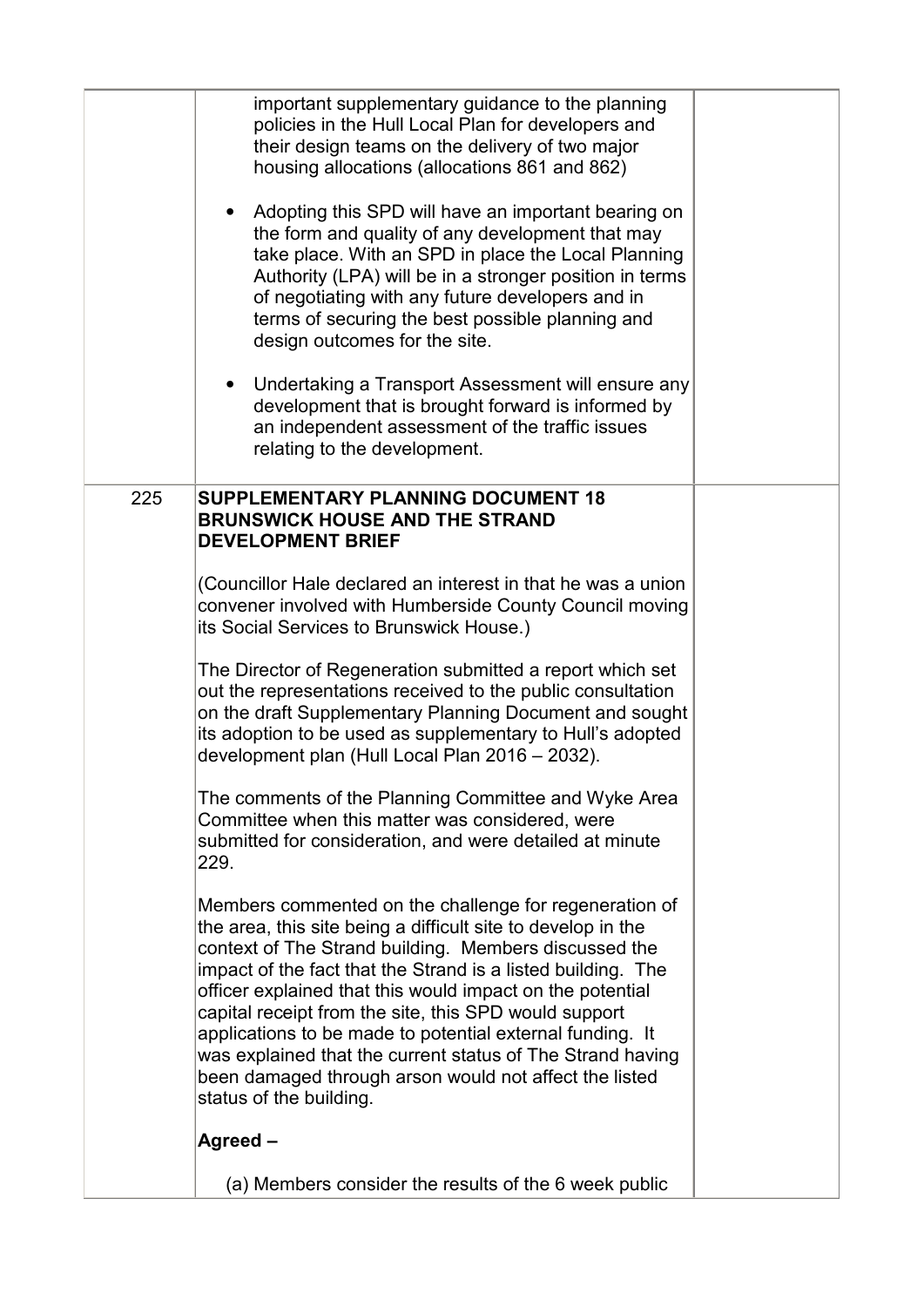|  | consultation, and subsequent revisions made to the<br>draft SPD in response. Members then determine to<br>approve a final four week public consultation on the<br>revised SPD ahead of adopting it as a<br>supplementary planning document to the Hull Local<br>Plan.                                                                                                                                                                                                                                                               | (a-b) Director of<br>Regeneration |
|--|-------------------------------------------------------------------------------------------------------------------------------------------------------------------------------------------------------------------------------------------------------------------------------------------------------------------------------------------------------------------------------------------------------------------------------------------------------------------------------------------------------------------------------------|-----------------------------------|
|  | (b) That if no substantive changes are required to the<br>SPD, the Head of Planning in conjunction with the<br>Portfolio Holder for Economic Investment,<br>Regeneration and Planning, are delegated to<br>approve the final SPD.                                                                                                                                                                                                                                                                                                   |                                   |
|  | Reasons for recommendation                                                                                                                                                                                                                                                                                                                                                                                                                                                                                                          |                                   |
|  | A draft SPD was consulted on between Friday 16th<br>August 2019 and Friday 27th September 2019. The<br>consultation draft included an expanded site area<br>incorporating Brunswick Arcade and Kingston Youth<br>Centre.                                                                                                                                                                                                                                                                                                            |                                   |
|  | Brunswick Arcade is identified as a priority within the<br>Beverley Road Townscape Heritage scheme. Its<br>inclusion within the SPD coverage is to ensure future<br>development of the whole site has regard for this<br>important building. There were no representations<br>received on its inclusion within the SPD.                                                                                                                                                                                                             |                                   |
|  | Kingston Youth Centre was also included within the<br>coverage of the draft SPD. Its inclusion within the<br>portfolio of assets for disposal followed a request<br>from the Council's Property and Asset team. All<br>representations received to the public consultation in<br>2019 related to the proposed disposal of Kingston<br>Youth Centre. A full transcript of all representation is<br>included in Appendix 1 to this report (Consultation<br>Statement).                                                                |                                   |
|  | Following the consultation responses, and<br>subsequent discussion with the Council's Property<br>and Asset team, Kingston Youth Centre has now<br>been removed from the main development parcel<br>covered in the SPD. The revised SPD acknowledges<br>there may be potential for the redevelopment of<br>Kingston Youth Centre as part of a wider<br>development scheme but this is subject to a<br>separate decision being taken to relocate to another<br>suitable area, and required funding to achieve this<br>being secured. |                                   |
|  |                                                                                                                                                                                                                                                                                                                                                                                                                                                                                                                                     |                                   |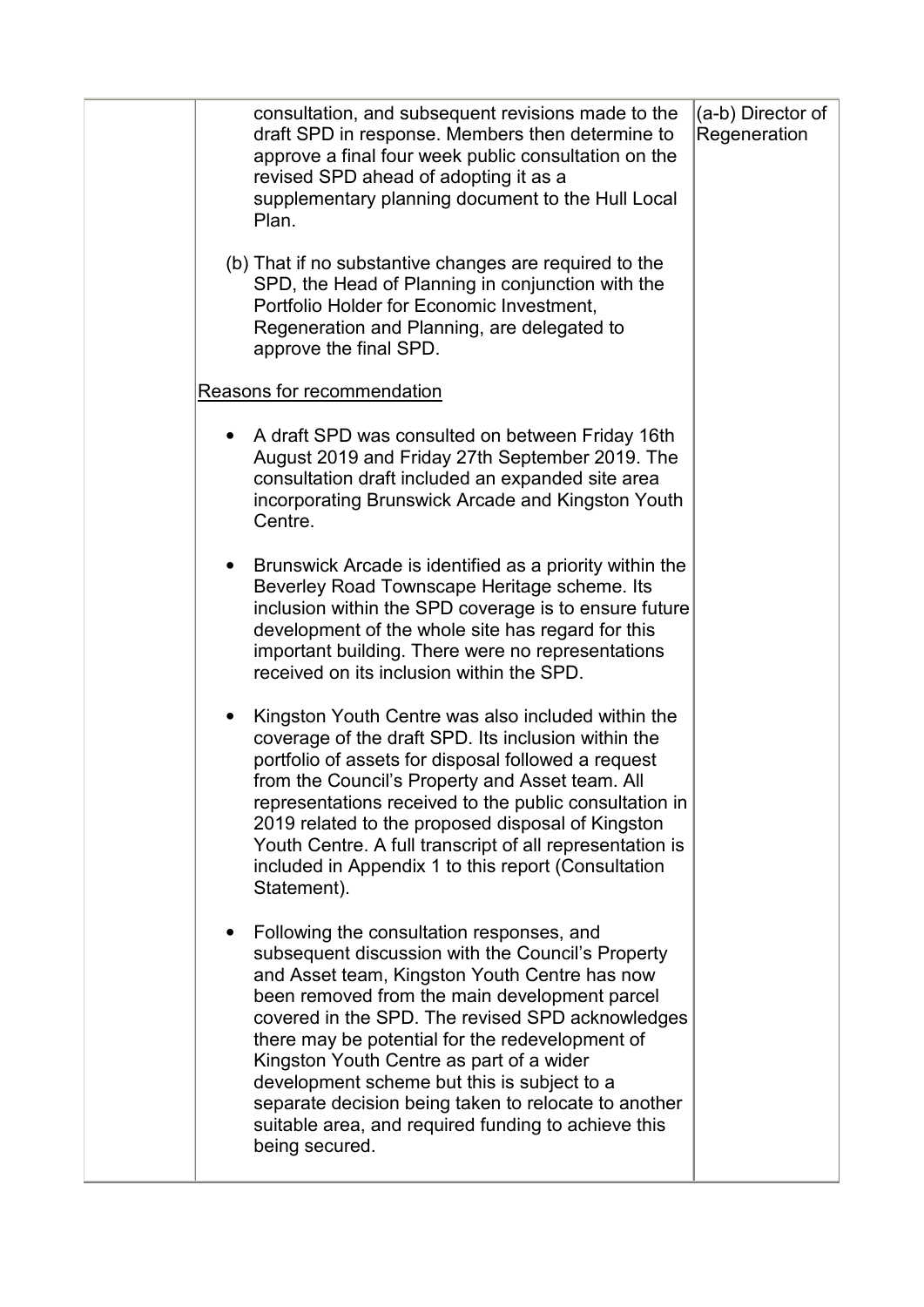| 226 | <b>SCULCOATES BRIDGE FEASIBILITY STUDY</b>                                                                                                                                                                                                                                                                                                                                                                                                                                                                                                                                                                                                                                                                                                                                                                                                                          |  |
|-----|---------------------------------------------------------------------------------------------------------------------------------------------------------------------------------------------------------------------------------------------------------------------------------------------------------------------------------------------------------------------------------------------------------------------------------------------------------------------------------------------------------------------------------------------------------------------------------------------------------------------------------------------------------------------------------------------------------------------------------------------------------------------------------------------------------------------------------------------------------------------|--|
|     | (This matter was discussed in conjunction with minute 231.)                                                                                                                                                                                                                                                                                                                                                                                                                                                                                                                                                                                                                                                                                                                                                                                                         |  |
|     | The Director of Regeneration submitted a report which set<br>out the findings of an independent feasibility study (and<br>subsequent independent per review) of the 146 year old<br>Grade II listed structure, Sculcoates Bridge, known locally<br>due to its location as Chapman Street Bridge.                                                                                                                                                                                                                                                                                                                                                                                                                                                                                                                                                                    |  |
|     | The comments of the Infrastructure and Energy Overview<br>and Scrutiny Commission when this matter was<br>considered, were submitted for consideration, and were<br>detailed at minute 229.                                                                                                                                                                                                                                                                                                                                                                                                                                                                                                                                                                                                                                                                         |  |
|     | Members discussed the listing of the structure which meant<br>that all works had to be in keeping with how the structure<br>was built, a new bridge option would have meant building<br>further down the river as well as also carrying out works to<br>preserve this listed structure. The proposal was the<br>optimum solution given the challenges presented but would<br>repair the bridge and the managed system would control<br>the traffic and protect the repair so it would last longer.<br>This repair was expected to last 10-12 years and would<br>take a couple of years to be completed. The alternative of<br>developing a new bridge was not viable, it would take time<br>to assemble land and work its way through the process,<br>even before it started to be built. Members thanked officers<br>for their work in getting this to this point. |  |
|     | Members commented on the history of the City being on<br>water and the general support of the public in spending<br>money to repair bridges due to the impact closed bridges<br>had on the traffic in the City. It was important to ensure<br>that there was consultation with the river users and for<br>communications to be put in place setting out what was<br>going to happen and when. The name of the bridge<br>needed to be clear, most local people referred to it as<br>Chapman Street bridge so this needed to be referenced in<br>any communications and consultation.                                                                                                                                                                                                                                                                                 |  |
|     | Members also discussed the City's bridges being unique<br>because there were so many within the boundaries, the<br>Council did not receive any additional funding to deal with<br>bridge repairs.                                                                                                                                                                                                                                                                                                                                                                                                                                                                                                                                                                                                                                                                   |  |
|     | <b>Moved by Councillor Brady and seconded by</b><br><b>Councillor Hale -</b>                                                                                                                                                                                                                                                                                                                                                                                                                                                                                                                                                                                                                                                                                                                                                                                        |  |
|     | (a) That the preferred option F1 of appendix 1 is<br>selected, whereby the bridge is fully refurbished and                                                                                                                                                                                                                                                                                                                                                                                                                                                                                                                                                                                                                                                                                                                                                          |  |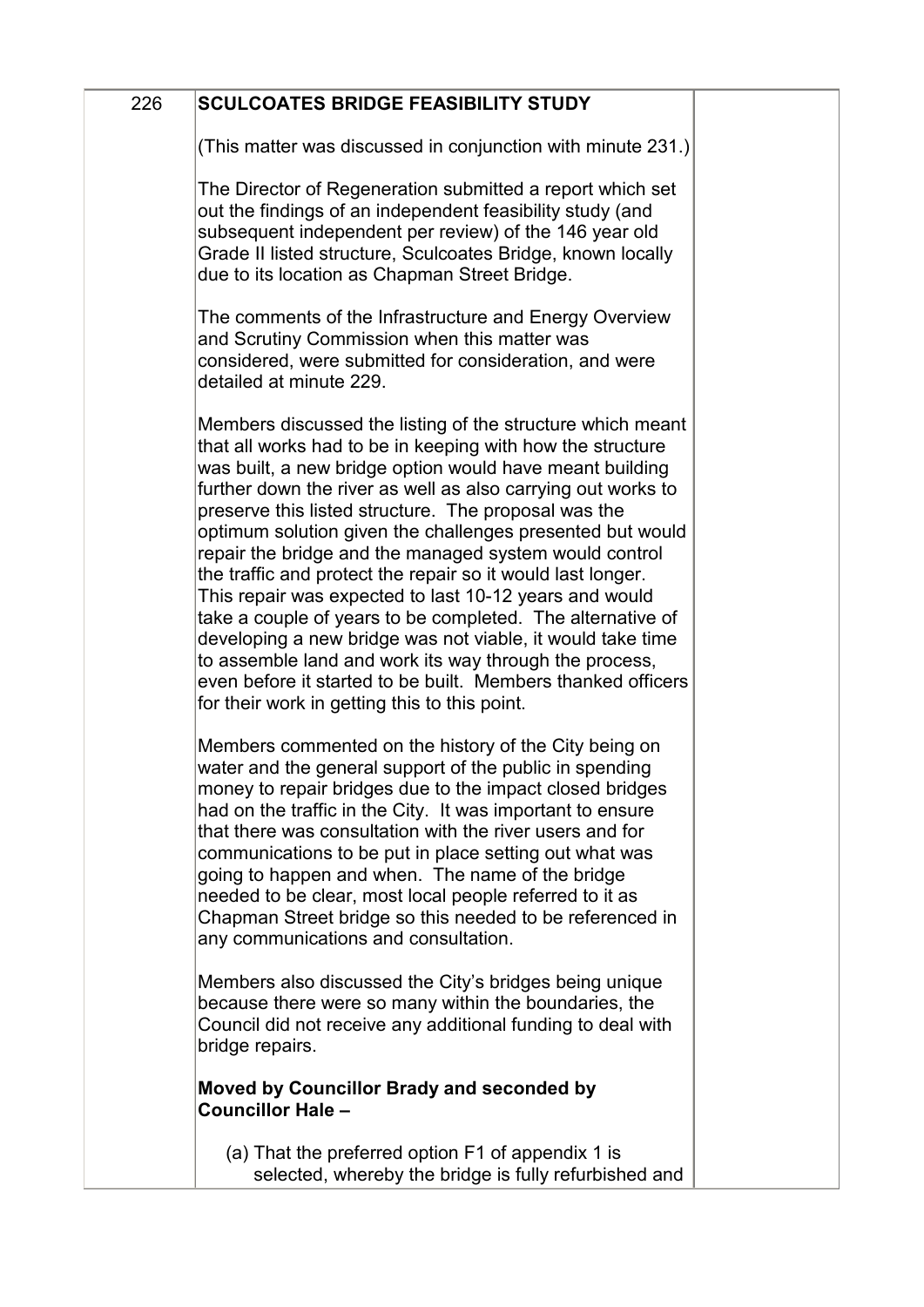|     | brought back into service with an enforced restricted<br>weight limit and measures to physically restrict<br>prohibited vehicles (by way of height restriction) to<br>protect the bridge from overloading and thus, the life<br>expectancy of the bridge.<br>(b) That the appropriate capital budget is allocated, and<br>(c) The delegated authority is given to the Assistant<br>Director – Streetscene to proceed to design and<br>commission the complete works.<br><b>Motion carried.</b><br>Reasons for recommendation<br>It was noted by the Council's bridge engineers that<br>$\bullet$<br>the original feasibility report had not addressed<br>some of the residual risks identified by the Bridges<br>Team, therefore a peer review and detailed<br>assessment of the potential costs was also<br>commissioned to reduce, as much as is possible, the<br>risk of unforeseen risk and costs. It is standard<br>practice for contingency to be included in projects<br>such as these, however it was felt that the<br>consultant's preferred option had the potential to<br>leave the Council vulnerable to incurring significantly<br>increased, unplanned costs that were not budgeted<br>for and would be covered by costly uncompetitive<br>compensation events, or even result in the<br>suspension of the scheme if the costs became<br>untenable.<br>The peer review generally agreed with the officer<br>assessment of the report and supported the validity<br>of their concerns regarding the viability of the<br>proposed options. | (a-c) Director of<br>Regeneration |
|-----|--------------------------------------------------------------------------------------------------------------------------------------------------------------------------------------------------------------------------------------------------------------------------------------------------------------------------------------------------------------------------------------------------------------------------------------------------------------------------------------------------------------------------------------------------------------------------------------------------------------------------------------------------------------------------------------------------------------------------------------------------------------------------------------------------------------------------------------------------------------------------------------------------------------------------------------------------------------------------------------------------------------------------------------------------------------------------------------------------------------------------------------------------------------------------------------------------------------------------------------------------------------------------------------------------------------------------------------------------------------------------------------------------------------------------------------------------------------------------------------------------------------------------------------------------------|-----------------------------------|
|     | This preferred option also takes account of other<br>associated issues that if left, would only mean<br>revisiting the bridge again to undertake further works<br>again in the near future.                                                                                                                                                                                                                                                                                                                                                                                                                                                                                                                                                                                                                                                                                                                                                                                                                                                                                                                                                                                                                                                                                                                                                                                                                                                                                                                                                            |                                   |
|     | This option negates the need for a replacement<br>bridge and retains the listed building requirements<br>and could therefore be justified under a spend to<br>save business case.                                                                                                                                                                                                                                                                                                                                                                                                                                                                                                                                                                                                                                                                                                                                                                                                                                                                                                                                                                                                                                                                                                                                                                                                                                                                                                                                                                      |                                   |
| 227 | <b>ADDITIONAL RAIL HALT PROPOSAL</b>                                                                                                                                                                                                                                                                                                                                                                                                                                                                                                                                                                                                                                                                                                                                                                                                                                                                                                                                                                                                                                                                                                                                                                                                                                                                                                                                                                                                                                                                                                                   |                                   |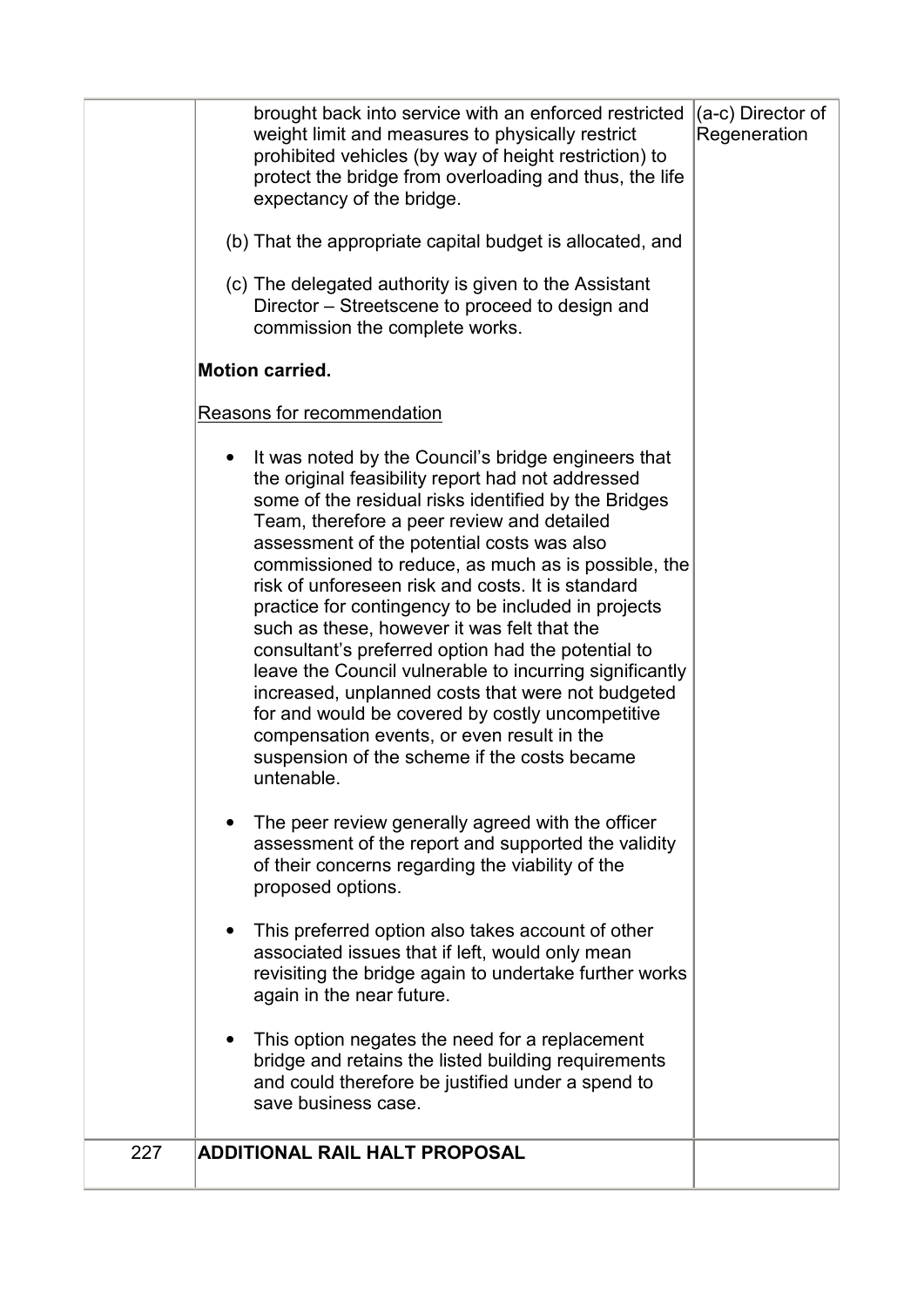| The Director of Regeneration submitted a report which set<br>out the current status of potential funding available to<br>develop a new rail halt in the Bricknell Ward area and<br>identified the initial development work that would be<br>required.                                                                                                                                                                                                                                                                                                                                                                                                                                                                                                    |                             |
|----------------------------------------------------------------------------------------------------------------------------------------------------------------------------------------------------------------------------------------------------------------------------------------------------------------------------------------------------------------------------------------------------------------------------------------------------------------------------------------------------------------------------------------------------------------------------------------------------------------------------------------------------------------------------------------------------------------------------------------------------------|-----------------------------|
| The comments of the Wyke Area Committee when this<br>matter was considered, were submitted for consideration,<br>and were detailed at minute 229.                                                                                                                                                                                                                                                                                                                                                                                                                                                                                                                                                                                                        |                             |
| Members discussed the Council's priority being the<br>electrification of the Hull to Selby/Hull to Sheffield line. The<br>East Riding of Yorkshire Council had not sought<br>electrification of the Hull to Scarborough line but would be<br>able to as part of devolution discussions which could then<br>open the discussions for other changes on that line such as<br>a halt. The Council needed to focus on the electrification of<br>the line from Hull to Selby/Sheffield as a rail priority for the<br>City, this halt could not be put forward as a priority for<br>general rail funding when the government was expected to<br>pare back the funding of the plans for the strategic<br>business case for Transport for the North rail funding. |                             |
| Agreed-                                                                                                                                                                                                                                                                                                                                                                                                                                                                                                                                                                                                                                                                                                                                                  |                             |
| (a) That Cabinet do not agree to commit funding to<br>develop a rail halt proposal further at the present<br>time                                                                                                                                                                                                                                                                                                                                                                                                                                                                                                                                                                                                                                        | Director of<br>Regeneration |
| (b) That Cabinet agree to re-examine this decision at a<br>future point, informed by the outcome of negotiations<br>for a devolution deal.                                                                                                                                                                                                                                                                                                                                                                                                                                                                                                                                                                                                               |                             |
| Reasons for recommendation                                                                                                                                                                                                                                                                                                                                                                                                                                                                                                                                                                                                                                                                                                                               |                             |
| Previous feasibility work indicated that the proposal<br>did not have a strong business case and it is unlikely<br>to have improved significantly since 2009.                                                                                                                                                                                                                                                                                                                                                                                                                                                                                                                                                                                            |                             |
| The 2009 feasibility work also identified high capital<br>and operating costs and better value for money<br>could be achieved by developing the existing public<br>transport network.                                                                                                                                                                                                                                                                                                                                                                                                                                                                                                                                                                    |                             |
| There is no indication that Department for Transport<br>(DfT) will make further funding available to support<br>building of new stations.                                                                                                                                                                                                                                                                                                                                                                                                                                                                                                                                                                                                                |                             |
| A devolution deal has the potential to enable Hull<br>and East Riding to identify and deliver key transport<br>priorities for the area.                                                                                                                                                                                                                                                                                                                                                                                                                                                                                                                                                                                                                  |                             |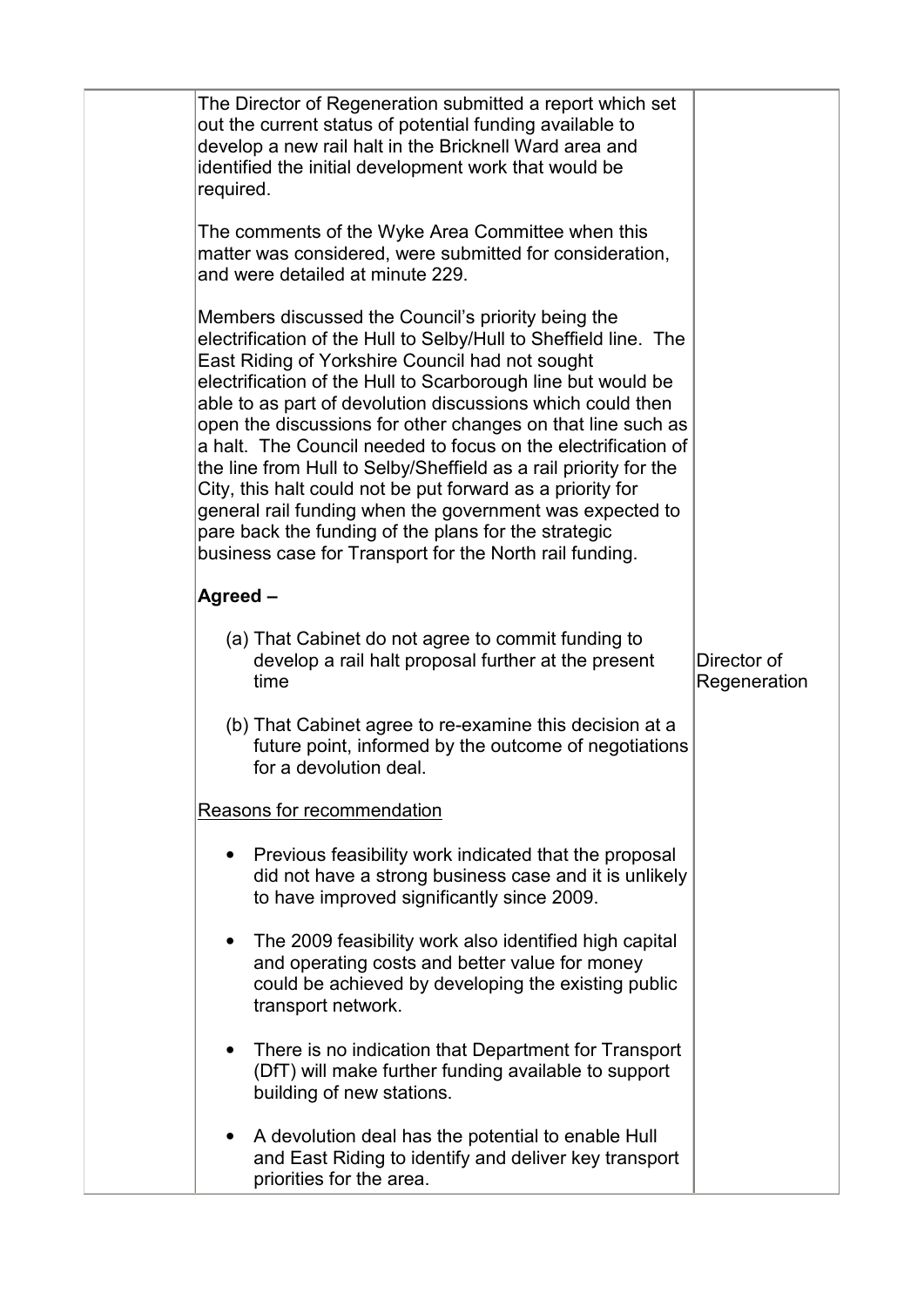| <b>Non-Key Decisions</b> |                                                                                                                                                                                                                                                                                                                                                                                                                                                                                                                                                                                      |  |
|--------------------------|--------------------------------------------------------------------------------------------------------------------------------------------------------------------------------------------------------------------------------------------------------------------------------------------------------------------------------------------------------------------------------------------------------------------------------------------------------------------------------------------------------------------------------------------------------------------------------------|--|
| 228                      | PROVISION OF A GYPSY AND TRAVELLER STOPPING<br>PLACE AND ADDITIONAL PERMANENT PITCH<br><b>PROVISION</b>                                                                                                                                                                                                                                                                                                                                                                                                                                                                              |  |
|                          | The Director of Legal Services and Partnerships submitted<br>a report which provided a progress update regarding this<br>provision of additional Gypsy and Traveller sites<br>(permanent and stopping places).                                                                                                                                                                                                                                                                                                                                                                       |  |
|                          | The comments of the People and Communities Overview<br>and Scrutiny Commission when this matter was<br>considered, were submitted for consideration, and were<br>detailed at minute 229.                                                                                                                                                                                                                                                                                                                                                                                             |  |
|                          | Separate and separated access roads have been included<br>into the proposed development to avoid potential conflict<br>between the two sites. In addition 17 temporary pitches<br>have been included which would have been adequate to<br>meet the need for temporary caravan site provision to<br>respond to unauthorised encampments that had taken<br>place in the city over recent times.                                                                                                                                                                                        |  |
|                          | Members commented that all ward councillors had been<br>asked in 2016 to nominate possible sites for this in their<br>own wards, no sites were nominated by ward councillors<br>from their own wards. The Council was committed to<br>creating community sites for the gypsies and traveller<br>communities. The consultation on this had been extensive<br>with over 4000 residents and businesses, less than 2% of<br>people responded which showed they were happy for the<br>sites to be used. Members thanked officers for their<br>expertise on carrying out the consultation. |  |
|                          | Members discussed equality and community cohesion<br>issues around this provision, the hope that this would<br>reduce the numbers of unauthorised encampments and this<br>being a statutory duty of the Council to provide this.                                                                                                                                                                                                                                                                                                                                                     |  |
|                          | Members thanked the officers and Members for their work<br>on this.                                                                                                                                                                                                                                                                                                                                                                                                                                                                                                                  |  |
|                          | Members also discussed this would be a regulated site<br>which would include provision for the disposal of waste<br>which should minimise the amount of waste left behind, any<br>that was left where it shouldn't be would be prosecuted if<br>there was the evidence to do so.                                                                                                                                                                                                                                                                                                     |  |
|                          | Agreed -                                                                                                                                                                                                                                                                                                                                                                                                                                                                                                                                                                             |  |
|                          |                                                                                                                                                                                                                                                                                                                                                                                                                                                                                                                                                                                      |  |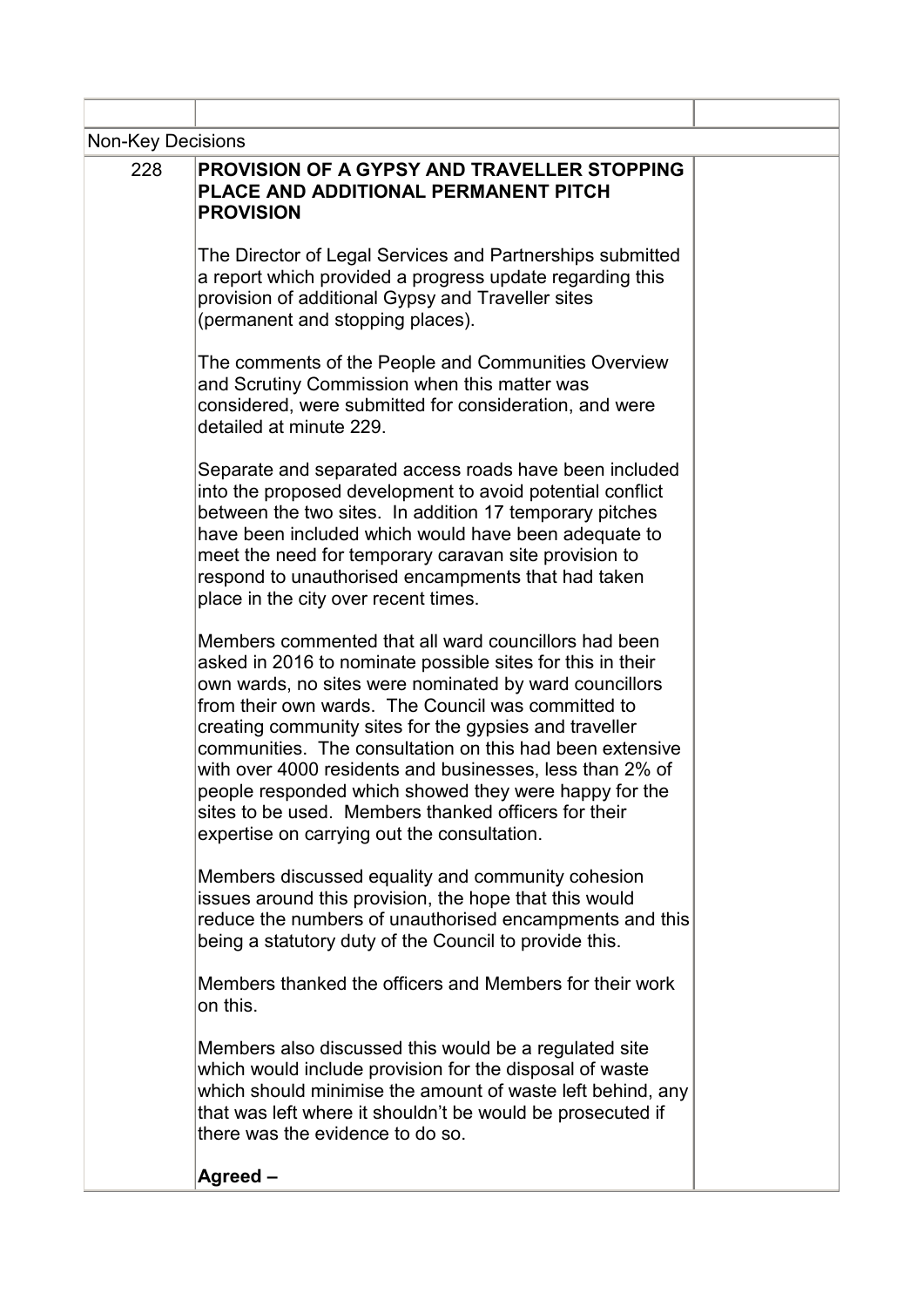|     | (a) That Cabinet note the outcome of the stakeholder<br>consultation undertaken as set out at Appendix C.<br>(b) That Cabinet supports the design proposals as set<br>out at Appendix B to enable a planning application to<br>be made.                                                                                                                                                                                                                         | (a-b) Director of<br><b>Legal Services</b><br>and<br>Partnerships     |
|-----|-----------------------------------------------------------------------------------------------------------------------------------------------------------------------------------------------------------------------------------------------------------------------------------------------------------------------------------------------------------------------------------------------------------------------------------------------------------------|-----------------------------------------------------------------------|
|     | (c) That Cabinet provides in principle support to<br>increase the funding for the site, and delegates to<br>the Director of Finance and Transformation,<br>authority to increase the Capital allocation to the<br>proposal by a maximum of £0.7m,                                                                                                                                                                                                               | (c) Director of<br>Finance and<br>Transformation<br>(d-e) Director of |
|     | (d) subject to updating the allocation within the quarterly<br>capital report to Cabinet.<br>(e) That the Director for Legal Services and                                                                                                                                                                                                                                                                                                                       | <b>Legal Services</b><br>and<br>Partnerships                          |
|     | Partnerships is authorised to submit a bid and agree<br>terms for and enter a grant funding agreement with<br>Homes England through their Affordable Homes<br>2021-26 programme to meet the balance of funding<br>required to deliver the site.                                                                                                                                                                                                                 |                                                                       |
|     | Reasons for recommendation                                                                                                                                                                                                                                                                                                                                                                                                                                      |                                                                       |
|     | The recommendations in this report support the<br>delivery of the requirements under the Local Plan to<br>meet the need for Traveller sites (Policy 8) and<br>provide new sites to reduce the number of<br>unauthorised encampments. The delivery of the new<br>sites is also a priority under the Preventing<br>Homelessness and Rough Sleeping Strategy 2017-<br>21 in order to prevent homelessness and meet the<br>housing needs of gypsies and travellers. |                                                                       |
|     | The recommendations in this report support the<br>Cabinet approval given in February 2020.                                                                                                                                                                                                                                                                                                                                                                      |                                                                       |
| 229 | <b>COMMENTS OF COMMITTEES AND COMMISSIONS</b>                                                                                                                                                                                                                                                                                                                                                                                                                   |                                                                       |
|     | The Senior Democratic Services Officer submitted<br>comments in relation to minutes 217-229 from the Council's<br>committees and scrutiny commissions that had considered<br>the reports following the circulation of the agenda for this<br>meeting.                                                                                                                                                                                                           |                                                                       |
|     | <b>Agreed – That the comments be noted.</b>                                                                                                                                                                                                                                                                                                                                                                                                                     |                                                                       |
| 230 | <b>EXCLUSION OF THE PRESS AND PUBLIC</b>                                                                                                                                                                                                                                                                                                                                                                                                                        |                                                                       |